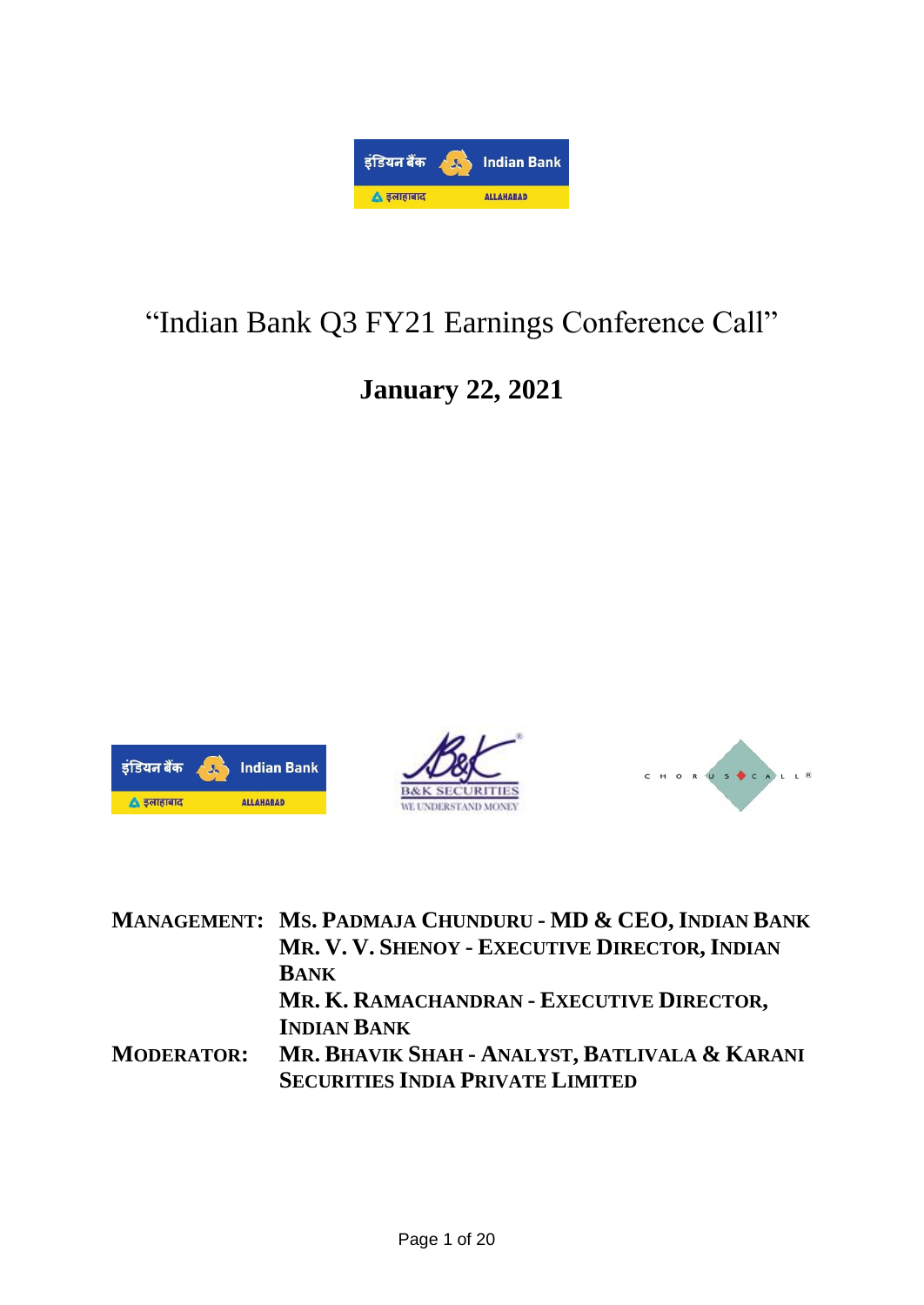डंडियन बैंक **Indian Bank** ▲ इलाहाबाद **ALLAHABAD** 

**Moderator:** Ladies and gentlemen, good day and welcome to the Indian Bank's 3Q FY21 Post Results Conference Call hosted by Batlivala & Karani Securities India Private Limited. As a reminder, all participant lines will be in the listen-only mode and there will be an opportunity for you to ask questions after the presentation concludes. Should you need assistance during the conference call, please signal an operator by pressing '\*' and then '0' on your touchtone phone. Please note that this conference is being recorded.

> Participation in this conference call is by invitation only. Indian Bank reserves the right to block access to any person to whom an invitation is not sent. Unauthorized dissemination of the contents or the proceedings of the call is strictly prohibited, and prior explicit permission and written approval of Indian Bank is imperative. Please note that this call is only for investors or analysts. Any guests from media are requested to disconnect the call now. I now hand the conference over to Mr. Bhavik Shah from Batlivala & Karani Securities India Private Limited. Thank you and over to you, sir.

**Bhavik Shah:** Thanks, operator. Good afternoon everyone and thanks for joining the call. On behalf of Batlivala & Karani Securities, I welcome to all to Indian Bank 3Q FY21 Post Results Conference Call. We have with us today, the Management of Indian Bank represented by Ms. Padmaja Ma'am - MD & CEO; Mr. V. V. Shenoy - Executive Director; Mr. K. Ramachandran - Executive Director and other senior officials. I would now request MD and CEO ma'am to start the call with her opening remarks on 3Q FY21 results post which we can start the Q&A session. Over to you, ma'am.

**Padmaja Chunduru:** Thank you, Bhavik. Good evening and welcome to this Q3 results analyst meet. So going by the track record of the Q1 and Q2, the third quarter after amalgamation and the third quarter of the current year has also been already successful and satisfactory quarter for the bank even the circumstances under which this current year we were operating. If you have seen the figures, I think on every parameter, there have been consistent and stable growth and an improvement in all the significant metrics. So business has grown, I guess **(Inaudible) 2:37** has grown more than the corporate and corporate also has picked up in the Q3. We expect a better traction in corporate in the Q4. There has been a good traction in earnings. Interest income has grown, non-interest income has also grown in the right places. The asset quality, the collection efficiency has improved resulting in limiting the slippages and the notional NPAs are also under control and well provided for with 21.5% provision coverage on the notional NPAs of about 5000 crores. The restructuring effort is on both in the corporate, retail as well as the MSME. I think we are at about 1.62% of the standard advances that would be restructured. It is on track, especially in the corporate because of the consortium lending, the resolution process has been invoked and it is under process.

> The gross NPA, net NPA have expectedly shown significant improvement. This, considering, the general Supreme Court dispensation, yes it looks very good. Even considering the notional NPAs that would have split to NPA had this Supreme Court dispensation not been there, I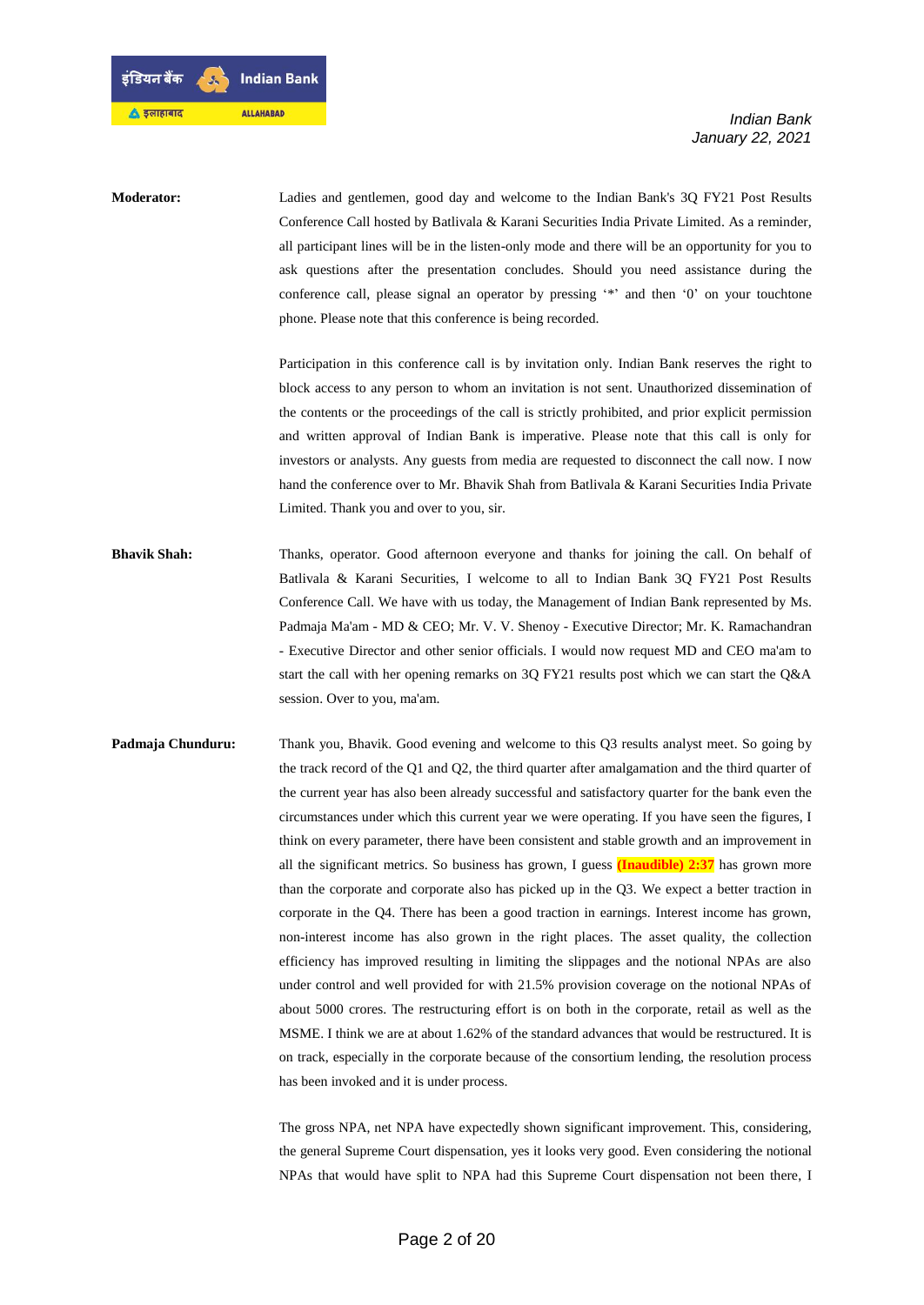think the gross NPA and net NPA are very much under control. We have all those figures in our slides which you much have seen. The provision coverage ratio has improved. We have gone ahead and made provision cushion for even the accounts that are put at a standstill by NCLT or there is some restructuring in profit. So I think we have built in the necessary resilience and the strength into the balance sheet to guard against any unexpected development post this listing of the dispensation or even any other shock that my come our way and the bank is well-positioned to grow at a faster cliff from here and given the strength that we have both in the asset arresting the slippages as well as the recovery, but the focus on asset quality, the focus on the earnings and the wider effort that has gone into making this amalgamation a success doing it in a very well systematic and measured way calibrating the entire exercise, centralizing the operations as far as possible, so that the branches we can redeploy the staff to more customer-facing role.

All this is now coming through, a lot of work has gone into physical merger of branches, current features or service branches, top training centers, so all those establishments, the brickand-mortar establishments that we were paying rent and also including other expenditure on is all now being surrendered and that cost savings is actually very visibly coming into the balance sheet and to the profit and loss. So all these, first I think are it is some indication that the amalgamation has gone up smoothly. We are in the final stage of the IT integration. That also we expect to complete within a month and with that in this financial year, we would not only have crossed the challenges or face the challenges of COVID, but also amalgamation and are functioning in such a challenging environment. All set and done, I think it is to the credit of the team of Indian Bank that they have not lost the focus on business, on business growth, on earnings and on asset quality, so that we today stand in our position where we can confidently say that we have a balance sheet that is quite strong together any future problems.

The focus on the HR integration is also very much on and we are investing a lot both in IT and in HR to get two most important resources for the bank act in tandem, since it is now among the big banks in India that with our cushion and an appetite for business, because especially on the corporate front, we have benefit of having lot more space available to grow, to get exposure from the large corporate. That gives us a lot more space to quickly get back to action and manage the growth in a very controlled way, so from the capital figures, you would have seen that the capital adequacy ratio has improved to 14.06, not only because we have raised 2000 crores AT-1 in one month, but also because the risk-weighted assets density is under control, it has in fact come down in this quarter. So the optimal use of capital is also showing up as a strength of the bank. I think on every parameter, there is a lot that has been achieved, but there is a lot more potential that is in the bank and coming quarters should see us ramp up these benefits that we have accrued, especially on the cost savings, on the amalgamation synergies, on the asset quality issues and also on the capital. So with that, I thank all of you for this attendance and we are open to questions. I have my EDs and the top management team here with me. So we would be trying to answer all your queries.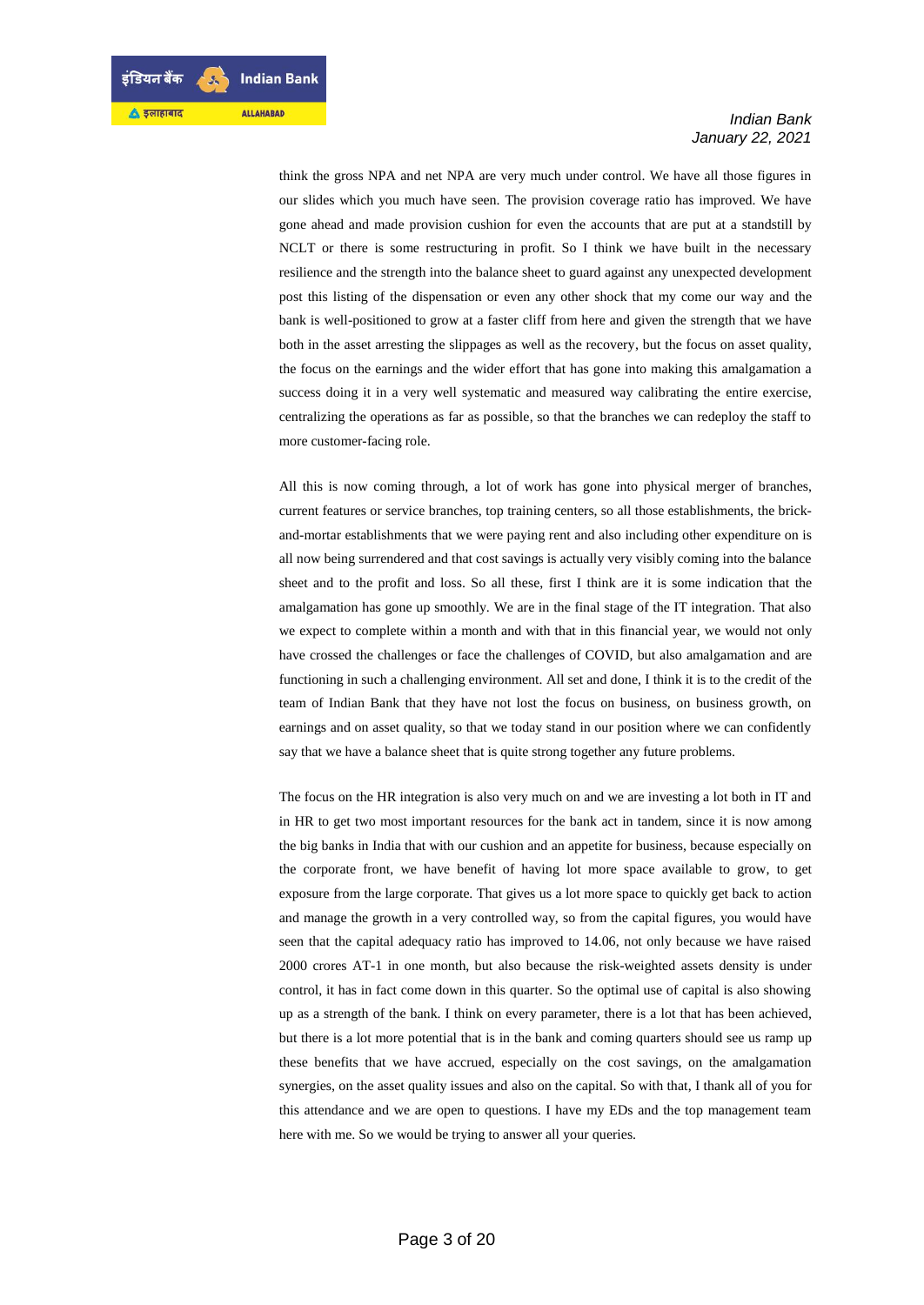

**Moderator:** Thank you very much. We will now begin the question and answer session. The first question is from the line of Mahrukh Adajania from Elara Capital. Please go ahead.

**Mahrukh Adajania:** Ma'am, I just had a few questions, on the restructuring and in general on asset quality, why do you saying it is turning on to be much better than earlier fear that everyone had, I mean not only for state owned banks, but even for some private banks and also if you could quantify ECLGS that you have given under the ECLGS 2 scheme and the total given as of December?

- **Padmaja Chunduru:** So you are asking me why we are better than what was anticipated from the industry level? So I think our focus has always been on our portfolio and how we grow it one thing and we monitor it secondly. So this continuous focus by actually putting the resources on the credit monitoring side, the recovery side, after the amalgamation also we have full team in Chennai and also a similar team in Calcutta, so the focus has been on monitoring the asset quality and arresting slippages. So the continuous relationship and continuous monitoring with customers helped. Also the profile of the bank's book in, if you see the corporate sector, many are, most of the exposures are well rated with prudent selection and on the retail front, 70% of the loans are housing loans and most of those are again for salaried employees. So while COVID did decelerate some of the growth part, on the asset quality, there has not been too much of dent because the job losses and all did not impact our borrowers so much. We don't have a big portfolio of unsecured loans. That I think that plus the continuous contact with the customer and restructuring wherever possible. Even the retail asset, about 400 crores has come up for restructuring which we are in the process of doing and we have done this 400 crores. So retail, MSME across the country, the figures are there to see and that I can say why Indian Bank is doing well, what has been anticipated for the banking sector has been in general following from the RBI's own FSR report and all, so we are only happy that we are better than the prognosis.
- **Mahrukh Adajania:** Ma'am, under ECLGS, if you would quantify? If you have given anything under ECGLS 2 and the total disbursals of ECLGS 1+2 till December?

Padmaja Chunduru: Just hold on, I will ask our ED to give you the figures.

- **Management:** Total 24 accounts were eligible for ECGLS 2 in the case of corporate, of which 17 accounts, we have received applications aggregating to 255 crores and in 6 applications aggregating 227 is already sanctioned and remaining 11 accounts are pending that we are disposing it out.
- **Mahrukh Adajania:** And total of ECLGS 1+2 disbursal as of December?

**Management:** I think I will give the data ma'am separately.

**Mahrukh Adajania:** And ma'am, one more question in terms of corporate restructuring with sectors and seen restructuring and have received application for restructuring?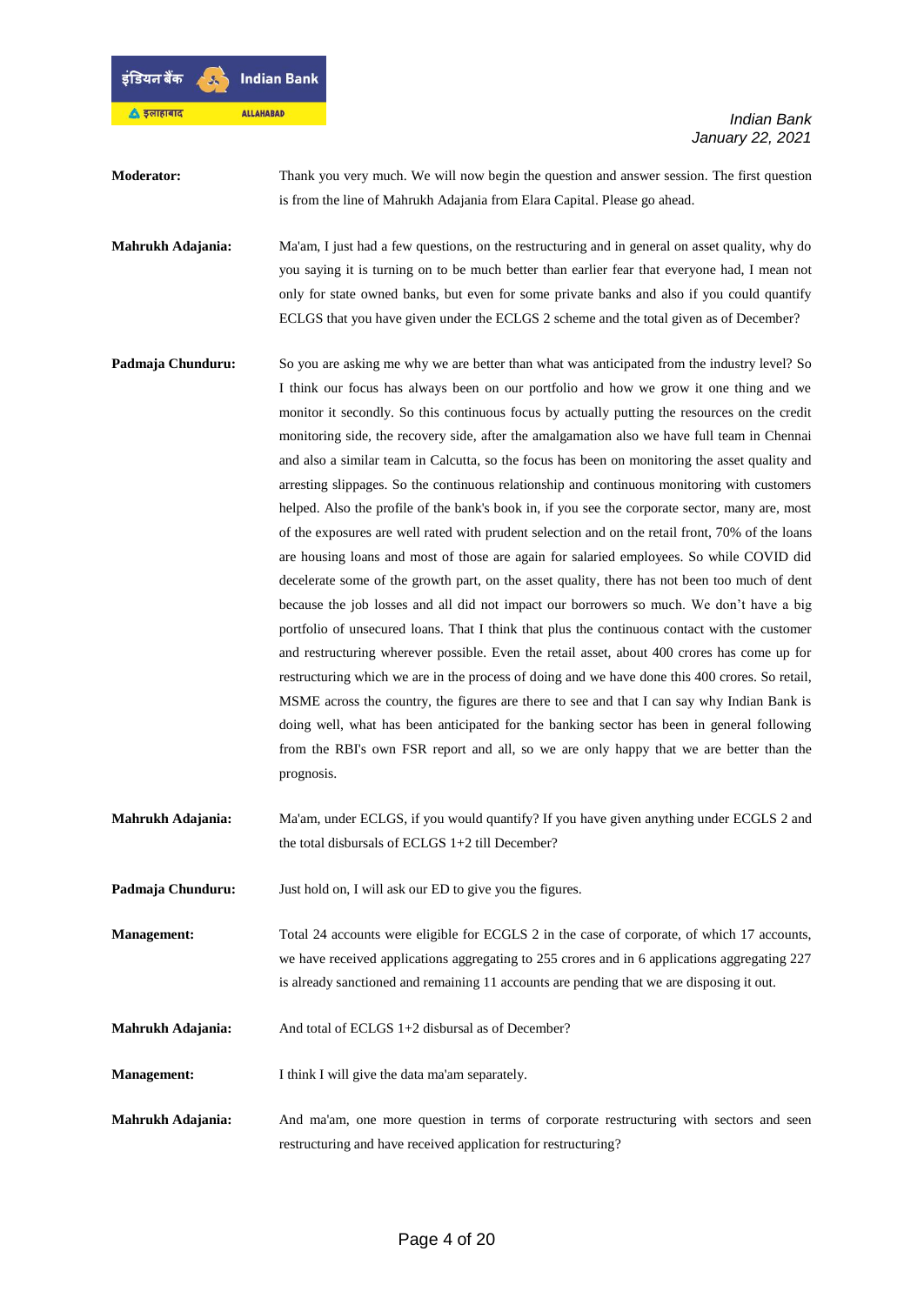

- **Padmaja Chunduru:** The retail sector, we have the big group in retail that was anyway coming for restructuring, so that is the major part of it and then we have one or two hospitality, smaller hotels. I think these are the main account sectors that have come for restructuring. Some of these accounts are consortium accounts which are at the other consortium banks where the RBI has been invoked and it is under progress.
- **Mahrukh Adajania:** And do you see any tail risk involved in ECLGS loans, because there is one-year moratorium, not only you, but other banks have given large amounts of like there are some private banks who have given large amounts of ECLGS, so do you see any tail risk after one year, is there a possibility of these loans slipping, I mean what will be the factors to monitor for the health of these loans?
- **Padmaja Chunduru:** I think these loans have been given under extraordinary circumstances, more as a liquidity backstop for those units and this have been actually, these are also, the incremental portion is anyway guaranteed by the government, but given that there is the main loan portion, I think it is the COVID impacted units only got this help, it was otherwise a running unit, it was otherwise going concern, so the tail risk of what you are mentioning would come in only if the cash flows that we anticipate are coming out of the economy reviving if that doesn't happen to the extent that we expect, but I think it is not really something that we need to be too much bothered about. What needs to be done is that the economy really picks up scheme and the receivables with some of these units especially MSME and all have receivables that I will stuck up at some stage or the other. Once the wheels start moving and this lubrication flows happen, I guess that this is not too much of risk building up in the system, but continuous monitoring of these accounts and having a lie on their cash flows, cash is the main key. The monitoring of the cash is where the bank's efficiency lies.
- **Management:** One second ma'am, as about the ECGLS 1, total amount was 6034 which is eligible amount, but sanctioned is 5897 crores and disbursed is 5203 crores.

**Moderator:** Thank you. The next question is from the line of Mona Khetan from Dolat Capital. Please go ahead.

**Mona Khetan:** So my question was again on the restructured book, so essentially if I look at the retail, Agri and SME portfolio, the restructuring at less than 1% of those portfolios seen much lower than even your guidance previously, so any color why this turned out to be much lower than expected?

**Padmaja Chunduru:** Yes, the guidance that we gave a few months back was expecting a bigger proportion of people to approach for restructuring. We also reached out to our borrowers to see if they would need, but given the collection efficiency improvement and actually that the funds are coming in, the repayments are coming in, so it appears like I mentioned earlier that our borrowers are able to actually tide over this problem and the repayments are coming, so wherever the repayments are not coming, we are keeping an eye and also approaching them to see if they need restructuring.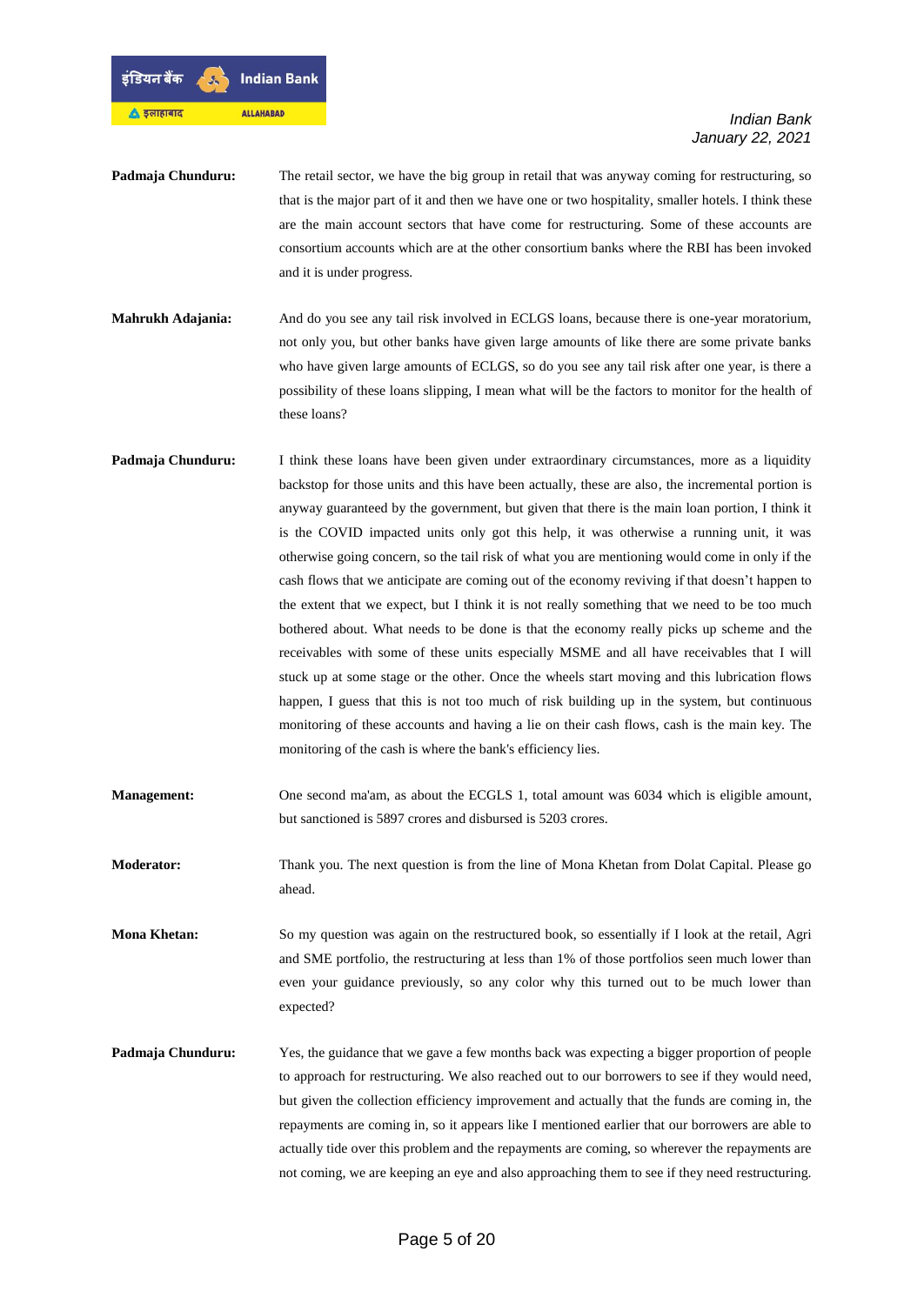Given that we had earlier only 100 crores of restructuring, today that the figure is 351 crores is a good development for the bank. In agriculture, of course, there is 0, MSME is about 500 crores, but MSME has been receiving these doses of restructuring for the last 2 years and this tranche is what was not covered by the earlier restructuring dispensation. So I think MSME is also, this is what we are now at about 500 crores and there is still time for MSME, there is still time up to March, so that might improve to may be from 0.14% to may be 0.25% also, but beyond that I think it is okay, it is a balance between slippages and restructuring or between repayment also, so in these three legs as long as we have control over what is the best way of handling the account, either they repay or we restructure or if it is not viable, it splits, so we should be prepared for all the three legs, so we are, I think that is the way we are looking at it.

**Mona Khetan:** And your press release also mentions of MSME restructuring of about 3600 crores in the notes to account, so I assume this is not included in the data you have shared in the presentation?

**Padmaja Chunduru:** No, that is not RBI recent dispensation, what I am talking of 496 crores is the RBI, the recent restructuring. That restructuring figure includes the, what we are talking of 496 crores is COVID related, but the earlier figure is of the earlier dispensation.

- **Mona Khetan:** So if I have to look at the total restructured book of the bank, I would include the 5600 given in the presentation as well as the 3600 because that is not part of it, if I have to look at the total restructured portfolio of the bank?
- **Management:** So that plus this, yes.
- **Mona Khetan:** And retail, your restructuring of 350 crores, if you could just give some color, where it is coming from, is it home, is it auto or?
- **Padmaja Chunduru:** Our exposure itself is 70% on home, so it is spread over home and auto mostly, mortgage loans to some extent. I can give you the breakup, but mostly it would be at least 70% home loans.

**Mona Khetan:** If I look at the SMA-2 portfolio, especially the corporate portfolio it has increased from 1300 crores or 2000 crores on average over the last couple of quarter to 6000 crores now, so anything to read into it or where is it coming from?

- **Padmaja Chunduru:** No, actually after the moratorium only this SMA-1 and 2 started moving, right, so whatever was frozen during the moratorium time, naturally it will show up in the SMA-1 and 2 now, so to that extent this 6002 crores of SMA-2 is partly also the notional NPA. So the actual SMA-2 is 2316 but including the notional NPAs it is 6000 crores and notional NPAs of about 5200 crores have not been flat this quarter which about 1300 crores is under restructuring. So once the restructuring happens, that would come back.
- **Mona Khetan:** So the 5000 crores of notional NPAs also include 1300 crore of restructuring as if we move to standard assets?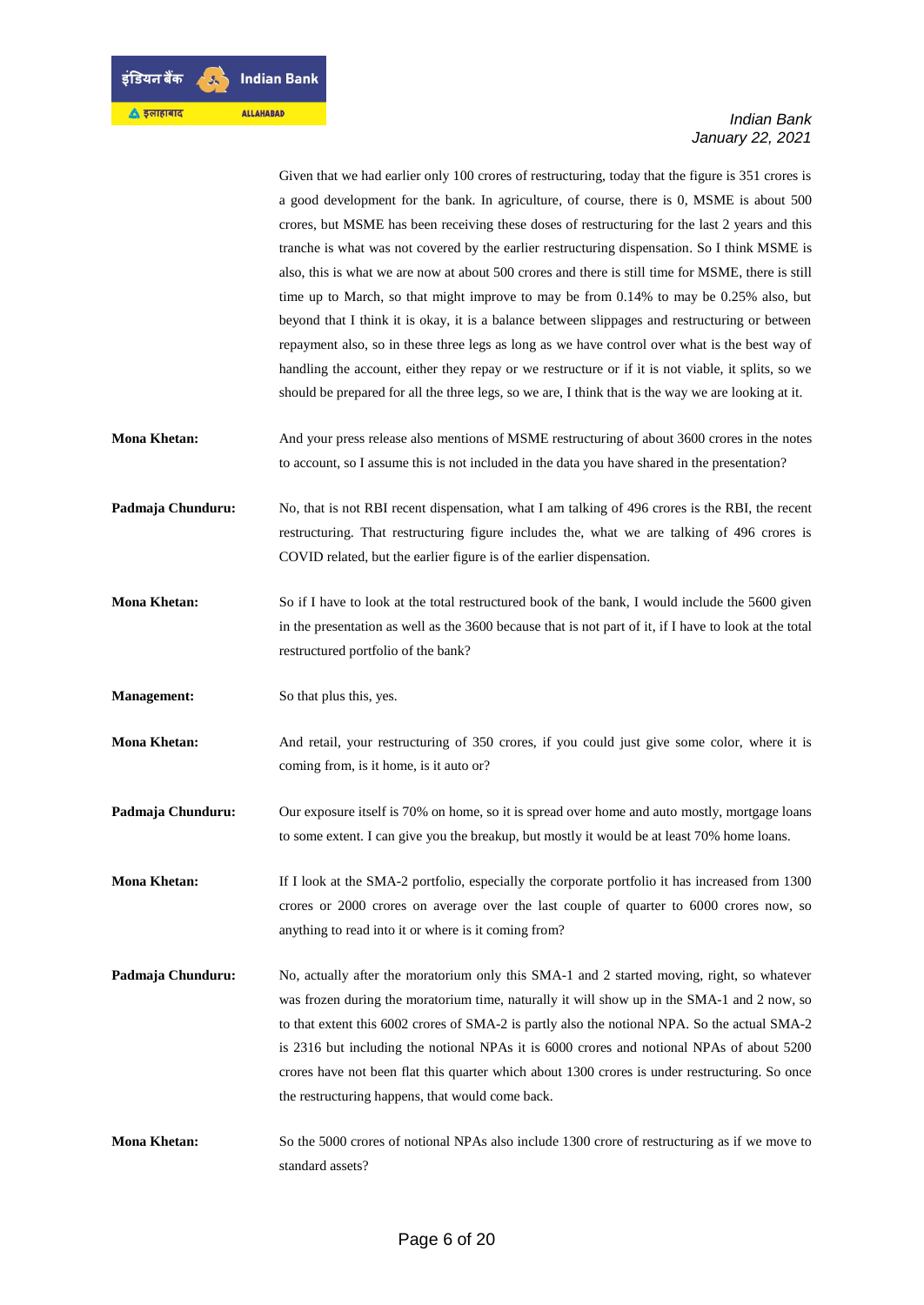

| Padmaja Chunduru:   | Yes.                                                                                                                                                                                                                                                                       |
|---------------------|----------------------------------------------------------------------------------------------------------------------------------------------------------------------------------------------------------------------------------------------------------------------------|
| <b>Mona Khetan:</b> | And this 10,000 crores of SMA-2 overlaps completely with the 5000 crores of notional NPA?                                                                                                                                                                                  |
| Padmaja Chunduru:   | Yes.                                                                                                                                                                                                                                                                       |
| <b>Mona Khetan:</b> | And lastly, if you could share the notional slippages for Q2 as well as Q3 for yourself?                                                                                                                                                                                   |
| <b>Management:</b>  | This is including all, whatever we are giving in the month of December that includes $Q1$ , $Q2$ ,<br>Q3, all put together, it is cumulative.                                                                                                                              |
| <b>Mona Khetan:</b> | Yes, but if I could just get between Q2 and Q3, how much would be the amount, it would just<br>help, my back of the envelope calculation shows around 1000 crores for Q2 and another 4500<br>for this quarter, but if you could just confirm the number?                   |
| Padmaja Chunduru:   | You are talking of SMA-2 alone?                                                                                                                                                                                                                                            |
| <b>Mona Khetan:</b> | No, I am talking of the notional slippages that would have happened if the standstill was not in<br>place, the Supreme Court standstill?                                                                                                                                   |
| Padmaja Chunduru:   | So in June, it was 2913 crores and September 2016 and cumulatively in December it is 5191.<br>So, the June figure of 2913 reduced to 2000 in September, now with additional unflagged<br>NPAs it is now at 5191.                                                           |
| <b>Mona Khetan:</b> | So it is 2000 for Q2 and another 3000 for Q3?                                                                                                                                                                                                                              |
| Padmaja Chunduru:   | Yes. The recovery keeps happening in the earlier accounts also, so that plus fresh slippage.<br>This is how the 5191 has come and that includes as I said that 1300 crores of accounts under<br>restructuring. So once they are restructured, it will come back.           |
| <b>Mona Khetan:</b> | And lastly, if I look at the collection numbers, between September and December, for<br>segments like retail, it has come off for you as well as corporate, so anything to read into it?                                                                                   |
| Padmaja Chunduru:   | The collection efficiency has improved. If you see the month by month also, I think we have<br>given it one of the slide numbers 32, you see the month by month improvement in the demand<br>collection figure. So that is the reason why the slippage has been contained. |
| <b>Mona Khetan:</b> | Sure, also do the collection numbers include arrears as well, maybe that is the reason?                                                                                                                                                                                    |
| Padmaja Chunduru:   | It is on a month by month basis and we have the cumulative figure also, so overall collection<br>efficiency up to December has been 85%.                                                                                                                                   |
| <b>Mona Khetan:</b> | So this is the cumulative number? Not for the month of December?                                                                                                                                                                                                           |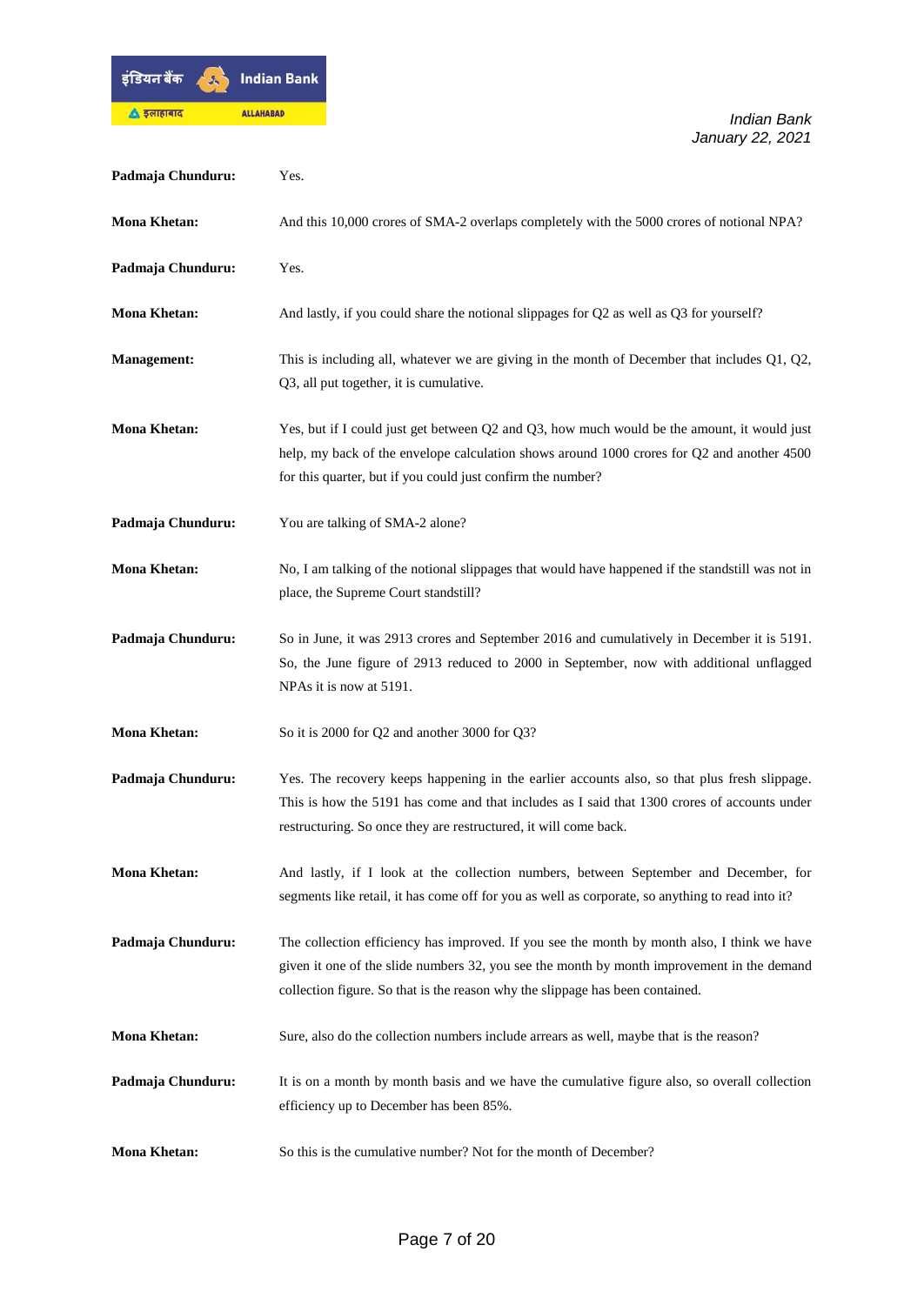

| Padmaja Chunduru:  | What you have in slide 32 is month by month, right, so the demand of that month compared to<br>the collection of that month and cumulatively also, even including the arrears of the previous<br>month, we are able to recover 85% of the demand.                                                                                                                                                                                                                                       |
|--------------------|-----------------------------------------------------------------------------------------------------------------------------------------------------------------------------------------------------------------------------------------------------------------------------------------------------------------------------------------------------------------------------------------------------------------------------------------------------------------------------------------|
| Moderator:         | Thank you. The next question is from the line of M. B. Mahesh from Kotak Securities. Please<br>go ahead.                                                                                                                                                                                                                                                                                                                                                                                |
| M. B. Mahesh:      | Ma'am, in continuation to the previous question, of this 10,358 or 6000 crores in the corporate<br>loans, what is the slippage that you have included in the corporate side in the 6000 crores?                                                                                                                                                                                                                                                                                         |
| Padmaja Chunduru:  | Notional you mean?                                                                                                                                                                                                                                                                                                                                                                                                                                                                      |
| M. B. Mahesh:      | Of the 6000 crores, you have indicated that it includes the slippages as well, right?                                                                                                                                                                                                                                                                                                                                                                                                   |
| Padmaja Chunduru:  | Notional NPA number?                                                                                                                                                                                                                                                                                                                                                                                                                                                                    |
| M. B. Mahesh:      | Yes, how much would that be now and from which sectors are these?                                                                                                                                                                                                                                                                                                                                                                                                                       |
| Padmaja Chunduru:  | The notional in the corporate is about 2025 crores and the segment there is mainly the retail in<br>December, the retail is the major segment, one or two accounts.                                                                                                                                                                                                                                                                                                                     |
| M. B. Mahesh:      | You also indicated in the restructuring book that you have very large retail account, which is<br>getting restructured, right, in the corporate side?                                                                                                                                                                                                                                                                                                                                   |
| Padmaja Chunduru:  | Yes.                                                                                                                                                                                                                                                                                                                                                                                                                                                                                    |
| M. B. Mahesh:      | Is there an overlap between the two? Is it the same group that we are talking about?                                                                                                                                                                                                                                                                                                                                                                                                    |
| Padmaja Chunduru:  | Yes. There is only one big retail group that we are talking of.                                                                                                                                                                                                                                                                                                                                                                                                                         |
| <b>Management:</b> | And that is because of RP is implemented and it is submitted also by March.                                                                                                                                                                                                                                                                                                                                                                                                             |
| M. B. Mahesh:      | And the second one is ma'am, the raise in slippages will be in every book, in the SMA-2 book,<br>is that any cause of worry here?                                                                                                                                                                                                                                                                                                                                                       |
| Padmaja Chunduru:  | Are you referring to any slide or?                                                                                                                                                                                                                                                                                                                                                                                                                                                      |
| M. B. Mahesh:      | The same slide, this is slide 42,745 crores going to 1985?                                                                                                                                                                                                                                                                                                                                                                                                                              |
| Padmaja Chunduru:  | This was again, after the moratorium again whatever the KCC slippages that happened, that we<br>have taken account in December, so that is where the agriculture, but it is not like a trend for<br>the future, yes, the next tranche of KCC loans especially these we have, they are in the<br>Allahabad Bank areas, so KCC renewals are happening, KCC OTS is happening, so we see<br>these loans are getting due either in July or in January, that was the way the loans were done. |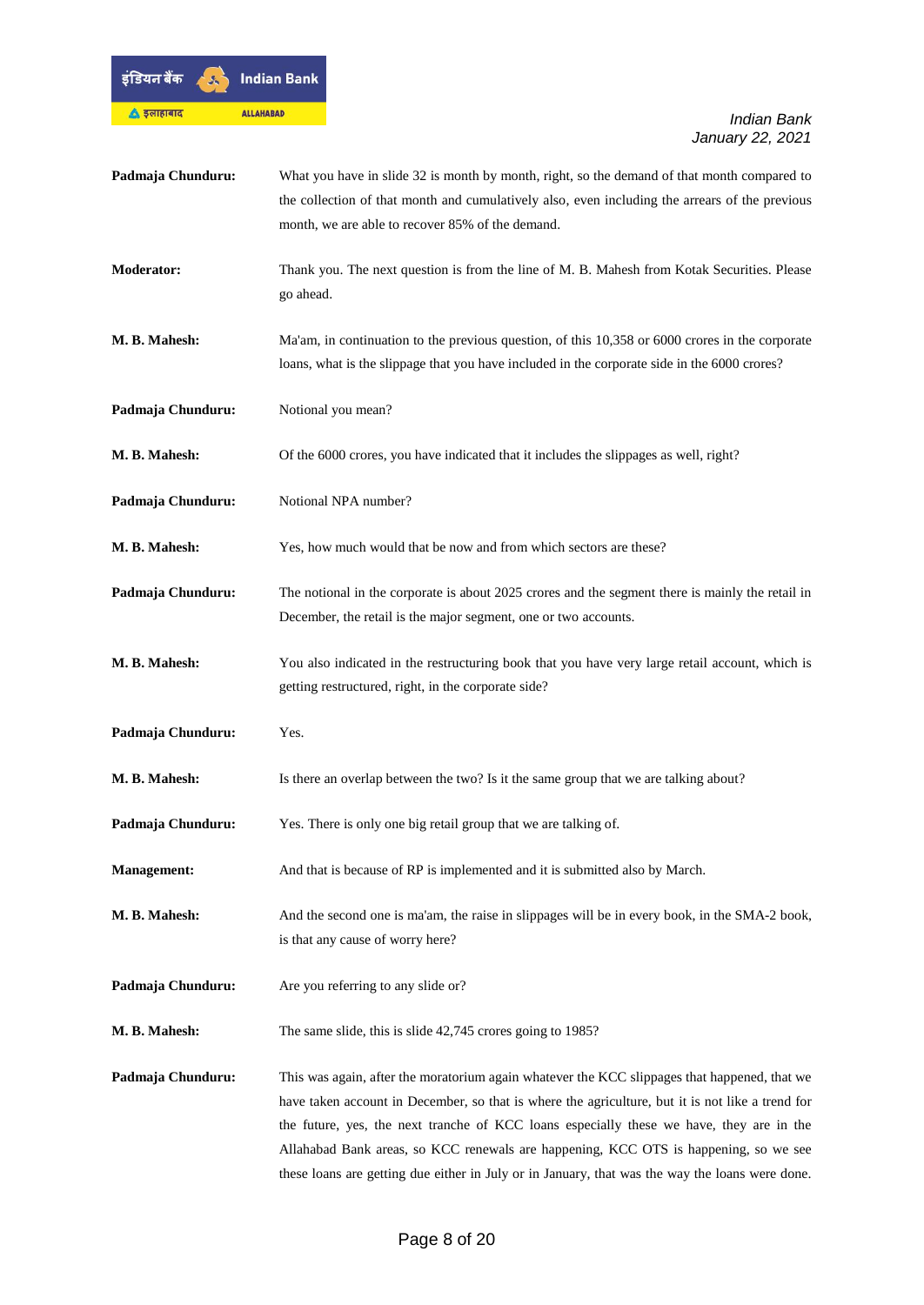So this July thing has come now in December. The January also where there is a small tranche of loans that we are already addressing, we expect that also would add in January, but not a big figure. We anticipate something like 600 to 700 crores slippage in January on account of KCC. With that, I think we would get the entire portfolio under control. Anyway, this we are aware off, and we are working on it and we have provided, and we have taken it into account for our projections for March also.

- **M. B. Mahesh:** Ma'am, one clarification, let us assume that the Supreme Court allows you to declare an account in NPA, do you declare all the accounts which has gone above 90 days during the last 90 months of slippages and then also recorded as recovery as you record the recovery of NPAs on the date the Supreme Court allows you to do so, that only those accounts which has crossed 90s will be declared as NPAs? How does the account work?
- **Padmaja Chunduru:** Yes, only those accounts that are crossing 90 days would be declared NPA if then Supreme Court suspends that dispensation. I didn't get your other part of the question, what you said?
- **M. B. Mahesh:** For example if the accounts went above 90 days, let us say, in the month of October and in January you had recovered that particular account and we brought it down to below 90 days, is that account an NPA or not?
- **Padmaja Chunduru:** No, if it is only declared NPA as it is flagged as an NPA and taken into the books of accounts as NPA, then the recovery from that is seen as recovery, otherwise it is only reduction in the slippage. We cannot take a notional NPA recovery as recovery, so notional NPAs are tracked, they are recovered as **32.13 (Inaudible)**. So until they become real NPAs, we are free to keep on recovering in those accounts and that is how the numbers have been coming down because the period for recovery has been extended by this entire moratorium and dispensation.
- **M. B. Mahesh:** So, for example, the account goes to 89 days, you can't classify them as 90 days and above? Or is this kind of keeps going on and off? And just one clarification, could you also give us the SMA..

**Padmaja Chunduru:** It is a notional NPA and we are free to keep on recovering.

**M. B. Mahesh:** And could you also give us the trend on SMA-0 and 1? How does that be?

**Padmaja Chunduru:** Actually, we did a study and what we find is that the SMA-0 figure is now almost the same trend as it was pre-COVID lists, so we are back to the pre-COVID in terms of the performance under slippages. So I think that is a good development and we want to further reduce it. So SMA-0, as you mentioned, that is the real tracking and that has come back to pre-COVID, so we have the figures, we can share it with you.

**M. B. Mahesh:** And as the SMA-1?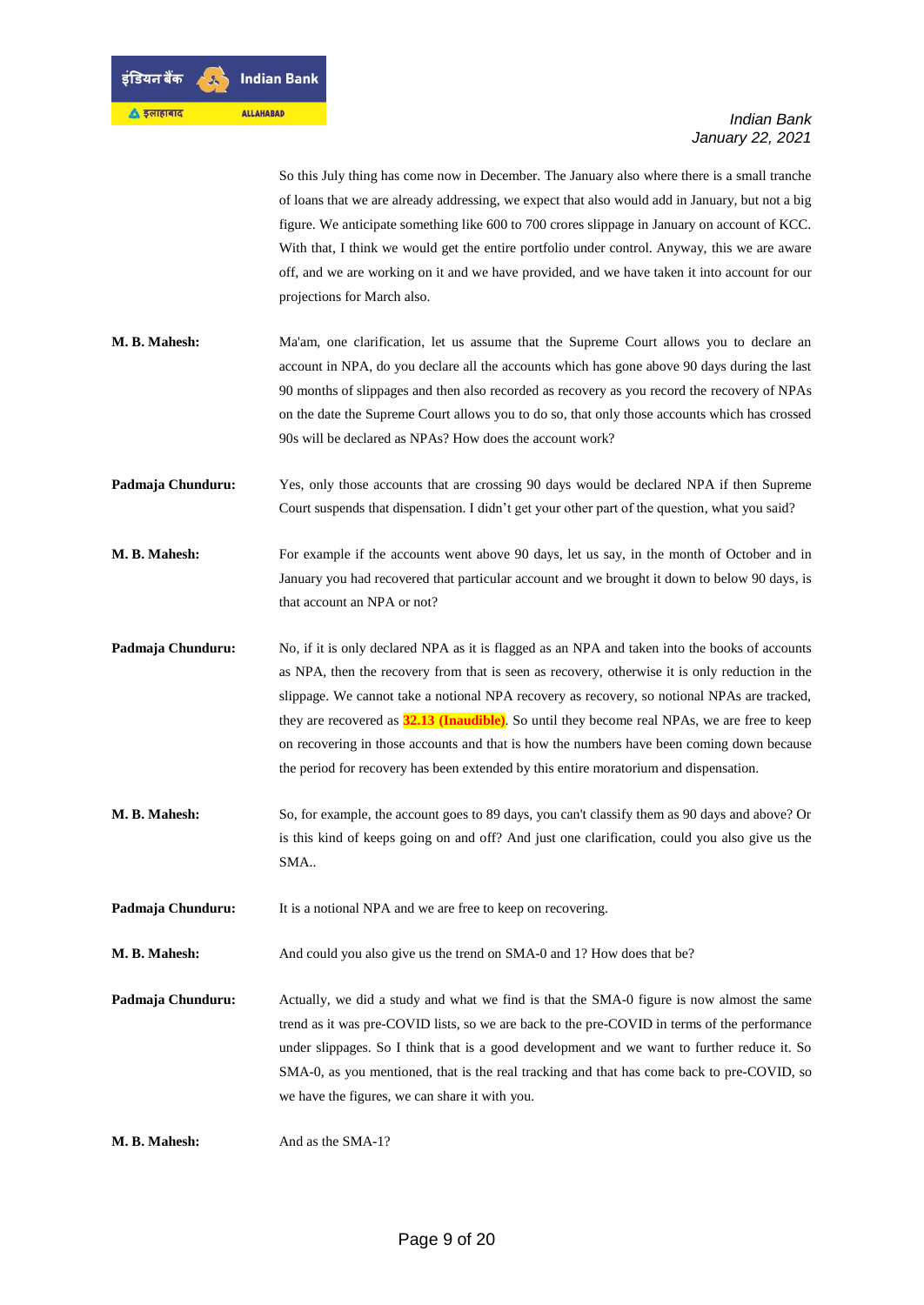

| Padmaja Chunduru:     | So if you see 29th February figure, if SMA-0 was at some 60,000 crores, now today it is at, on<br>15th January it is at 56,000 crores and on 31st December it was at 60,000. Usually on the<br>month end, the figure is high and within the first 10-15 days, the figure normally people say<br>that 3-4 days, 5 days delay, so that comes down by almost 40-50%. So we find that both SMA-<br>0 and SMA-1, which was about 17,800 crores in 29th February, as on 31st December it is<br>around the same 18,125 crores and everywhere SMA-0, 1, 2, the figures are almost at pre-<br>COVID level. So our collection efficiency I think is back to the normal trend and we want to<br>continue it or improve it now.                                 |
|-----------------------|-----------------------------------------------------------------------------------------------------------------------------------------------------------------------------------------------------------------------------------------------------------------------------------------------------------------------------------------------------------------------------------------------------------------------------------------------------------------------------------------------------------------------------------------------------------------------------------------------------------------------------------------------------------------------------------------------------------------------------------------------------|
| <b>Moderator:</b>     | Thank you. The next question is from the line of Deepak Poddar from Sapphire Capital. Please<br>go ahead.                                                                                                                                                                                                                                                                                                                                                                                                                                                                                                                                                                                                                                           |
| <b>Deepak Poddar:</b> | Just wanted to understand any kind of comment that you want to make on the credit cost<br>outlook for this quarter going into fourth quarter as well as in FY22, so any thought would be<br>helpful?                                                                                                                                                                                                                                                                                                                                                                                                                                                                                                                                                |
| Padmaja Chunduru:     | Because there were no real slippages, the credit cost looks very good, but even considering, as<br>it is as of 31st December it is 1.59 and even considering notional NPAs which should be below<br>2. I think we will maintain it below 2% even by March.                                                                                                                                                                                                                                                                                                                                                                                                                                                                                          |
| <b>Deepak Poddar:</b> | And next year?                                                                                                                                                                                                                                                                                                                                                                                                                                                                                                                                                                                                                                                                                                                                      |
| Padmaja Chunduru:     | Next year, it should be even further down. I hope I can give a prediction; I hope it will be<br>around 1.5 to 1.7. We cannot avoid slippages altogether or NPAs altogether. The <i>(Inaudible)</i><br>36.12 is growing, so as a percentage also these things will be better.                                                                                                                                                                                                                                                                                                                                                                                                                                                                        |
| <b>Moderator:</b>     | Thank you. The next question is from the line of Venkat Datla, Individual Investor. Please go<br>ahead.                                                                                                                                                                                                                                                                                                                                                                                                                                                                                                                                                                                                                                             |
| Venkat Datla:         | My question is, I think even we are reporting very good numbers, I think valuations, market<br>capital of the bank is very less, so just to compare with the peers, I think its valuation is same<br>as Bank of Maharashtra and IOB is also trading at a very high compared to Bank of India, so<br>do you think it is a good time to raise QIP? Do we really want to sell and achieve valuation for<br>the new investors? That is my question, I think because of this merger and whatever happened<br>last one year, the valuations of the bank have gone down significantly without any issues with<br>the Indian Bank from 400 plus, it has been gone down to very less price? Do you think it is a<br>good idea to raise now, equities in QIP? |
| Padmaja Chunduru:     | Definitely, I think you should put a lot more money into Indian Bank. Whatever has depressed<br>the price has been this, first of all there was this year of whether this bank will be merged with<br>another big bank or what will happen like Vijaya Bank, will it go as an another amalgamation,<br>that was over and then the fear was what will happen when Allahabad Bank merges with<br>Indian Bank, how will be balance sheet be managed, how will it take the merger. So that also                                                                                                                                                                                                                                                         |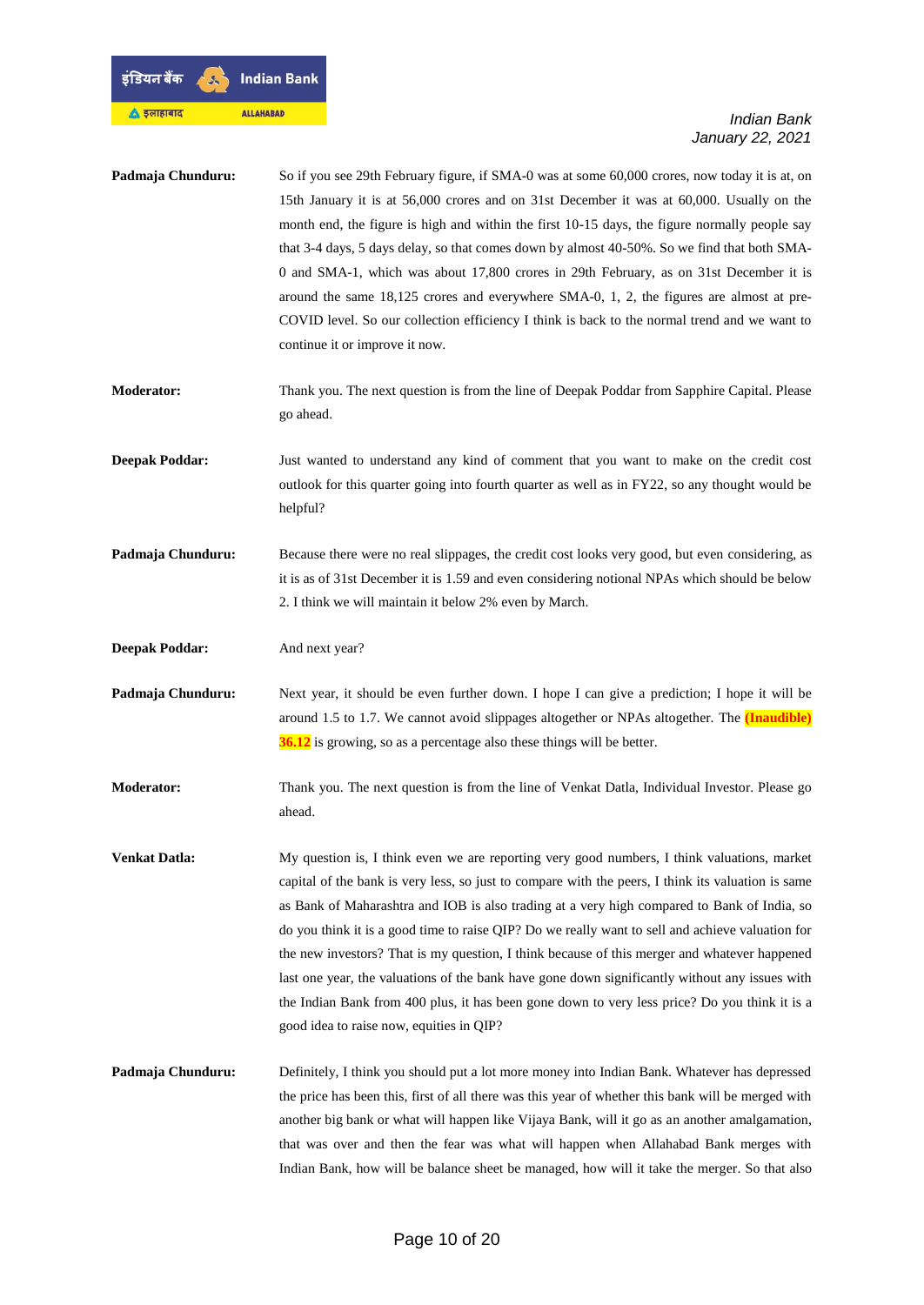now three quarters, I think Indian Bank has proven that the amalgamation is done and dusted, the figures are all audited for three quarters consecutively, so I think the figures are there for all to see and the valuation should improve. I think when you mentioned Bank of Maharashtra and IOB, there might be a reason that there is stock of privatization of some of the banks, maybe I really did not compare those two banks, but that could be a reason, there is no such I think unless we hear the budget proposals, we don't know what is in the mind of our policy makers, but I think Indian Bank on a standalone basis is now a Pan India Bank. It has invested quite a bit on IT, on digital, emerging as one of the new age banks with strong financials. I think if you see quarter and quarter last so many years, I don't even say 2 years or 3 years, for so many years, the performance has always been consistent and the culture, the management consecutively has been quite focused on the asset quality, on earnings, on building the bank in a very stable way. I think that will continue and that is why I feel it is a good investment. I have invested in the bank and I think all our staff has, so we have a lot of confidence in the bank and I expect that the price also will move up once our results and amalgamation is over. I think that was the main concern and now that is true. The synergies are now flowing in. We have cost synergies, we have also earnings synergies, we have cost of funds coming down, CASA improving, so all the metrics that we had anticipated out of the amalgamation are happening and whatever pain was expected, also we have taken on and it is over. So I think now it is a clean slate and what you see is what you get. So I expect that the price will go up and we will have better valuation if investors show that confidence in the bank.

**Moderator:** Thank you. We will take the next question from the line of Rahul Nair from SBI Mutual Fund. Please go ahead.

**Rahul Nair:** Ma'am, I just had one question, your corporate loan book has grown by only 2% year on year, is it because we are cautious about lending to corporate in this environment or is there any other separate reason like lack of demand from them or something?

**Padmaja Chunduru:** Both, we are not risk covers or anything. In fact as I mentioned, we have exposure or limits available on many large corporates which may not be the case with many other banks. The only thing is the demand. It has been coming only from government, NBFC, or infrastructure HAM projects, but where is the demand from the private sector, where is the new investment happening in the private sector space, we don't see much, so you cannot keep on giving to the same sector. Secondly, the corporate loan book has grown by 2%, yes, but if you see the investment side of it, which TLT or OLT or all the advances that would have gone as loans, all the money that would have gone as loans have gone partly as investments also, so if we factor in that figure, the growth is more than 6 to 7%. So corporate loan book, I think we need to be aggressive in the right place, but also careful because these are big ticket loans and we are looking at the risk reward when we go into corporate. Too much long term, too much sacrifice of interest or yield in falling interest rate scenario till now, we were a bit careful about picking the loan and I think that has proved quite useful. The book is very strong and well cushioned. The other part was about 5000 crores technical write-offs happened in the last two quarters. This quarter, of course we did not have. So that also has gone from the corporate book. The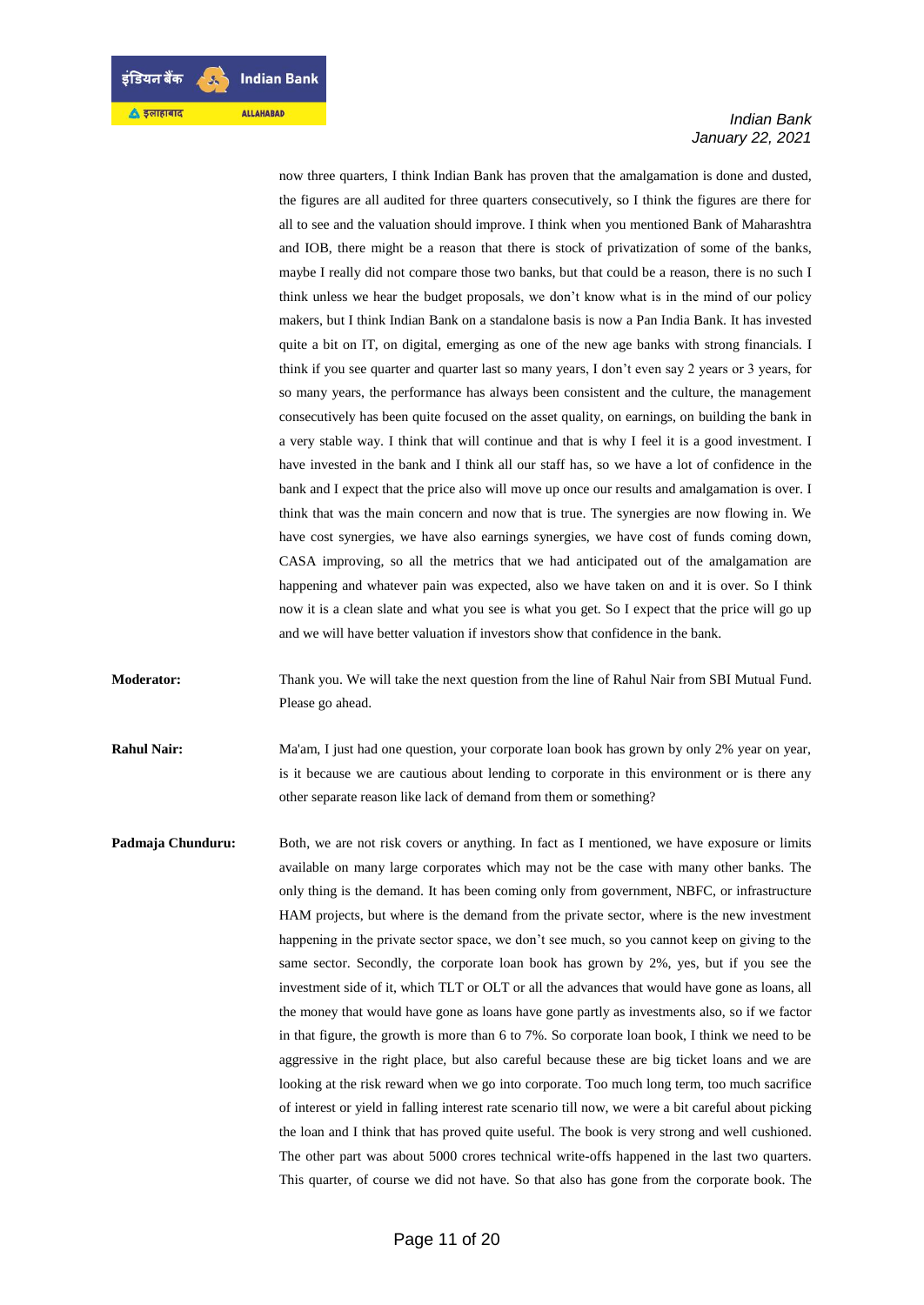growth was there, in corporate, in fact there is lot of activity happening in corporate, lot of loans get sanctioned, lot of disbursements keep happening, lot of repayments keep coming which is a good thing, but also that these kind of things are not showing up in the figures. The income is coming and the cross selling is happening, so we are getting into more of working capital loans, which I believe our bank's policy is that we need to be in every consortium where we have a term loan and of course, the rest of the business that flows from the corporates.

- **Moderator:** Thank you. The next question is from the line of Anand Dama from Emkay Global. Please go ahead.
- **Anand Dama:** Ma'am, one question was about the lumpy corporate exposure based out of Eastern India where we have an exposure as well as the Allahabad Bank exposure, any update on that account whether that would get restructured or what is happening over there?
- **Padmaja Chunduru:** That account is being monitored from the consortium level itself, we are also attending all those meeting and I think there is an ASL appointed, there is controlled tech and almost thing, on a day to day basis monitoring happening from the bank's side. We have proactively also provided about 20% of that exposure this time as we made a provision, but let us see how it pans out, either way with RBI also doing its own enquiry or whatever, the report is not yet there, so we believe that part of the exposure is quite strong especially given the security, given the way the company was functioning. Part of it might be a bit week, but I don't see too much of panic or concern there. Either way, learning from past experience, we have started making provision, so that the bank is not taken by surprise whatever happens, but we are keeping our eye on it, but that should not depress the perception about the bank because I think today Indian Bank has a much bigger balance sheet and also better provided, so that any such incident does not hijack the profit.
- **Anand Dama:** And ma'am, apart from that, any resolutions that you see in next 6 months happening, DHFL certainly is on cards, IL&FS is also there, any other power account or large lumpy accounts where you believe there could be a resolution happening?
- **Management:** In the case of one power, which we had initiated the RP, and I think we had converted a part of the debt into equity also and hopefully that all the four units are working now. Besides that, even one more IL&FS group power account that also some activities have been going on, it has come for the approval. Besides that, we also got that two accounts where we see which will be sorted out, one is that Bhushan Steel and Power and the second is what you just referred now, DHFL. In addition to that, some other accounts are there which we feel will get resolved by March and June quarter, but again all depends upon if any other further issues crop up, we can't stay at the moment, we have been expecting that it should happen by now, but okay that it is by March or June quarter we expect these three-four bigger accounts.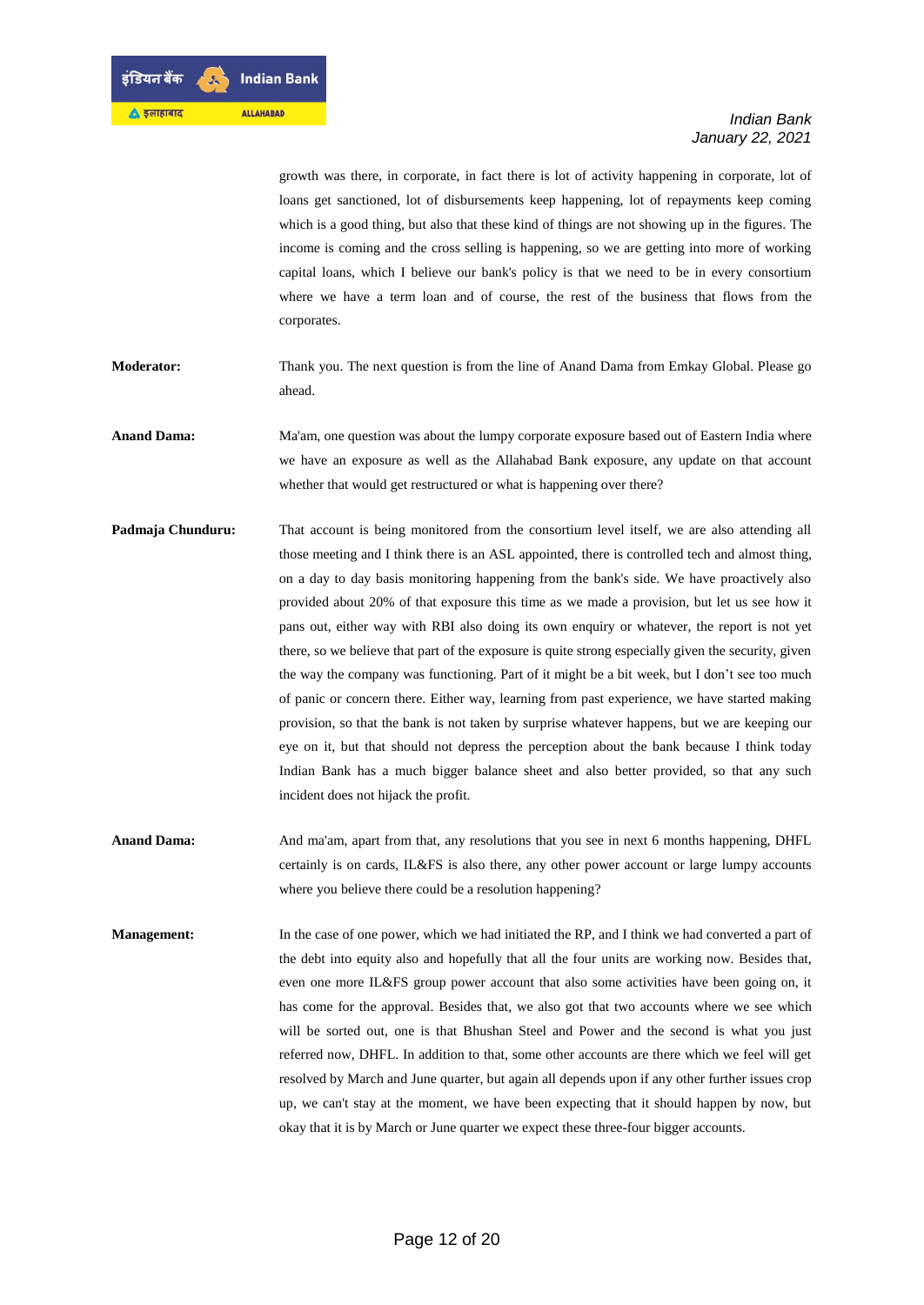

| <b>Anand Dama:</b>   | And any other thermal power accounts where we have exposure and that will be getting<br>resolved?                                                                                                                                                                                                                                                                                           |
|----------------------|---------------------------------------------------------------------------------------------------------------------------------------------------------------------------------------------------------------------------------------------------------------------------------------------------------------------------------------------------------------------------------------------|
| <b>Management:</b>   | One account which we had kept standard as a matter of court order, that has got resolved now.<br>Secondly, one IL&FS group account that is also getting resolved now, though it is functioning.<br>Also, I think we don't have any much issue in the power accounts, mainly it is towards the<br>state government and central government account. We don't have any much of an issue there. |
| <b>Anand Dama:</b>   | And in case of IL&FS, with the subsidiaries or the project get resolved, still you don't get the<br>money till the time the Holdco, distribution of money with Holdco is resolved right because I<br>think in the case of IL&FS, Chenani-Nashri Tunnel project, the money is already lying with<br>SBI, but still it is not distributed?                                                    |
| <b>Management:</b>   | Yes, all these accounts were classified as per the $(Inaudible)$ 47.28. Whenever we get it<br>resolved, I think it is a very good boost to the bank's profitability. There will not be any shocks<br>for the bank as and when it gets resolved.                                                                                                                                             |
| <b>Anand Dama:</b>   | What I am asking basically that the Holdco, the distribution of money back to the Holdco is<br>also to be resolved first, so that all these money which is coming in primarily from the subs<br>gets distributed, right?                                                                                                                                                                    |
| <b>Management:</b>   | Yes, one more account is there in the case of IL&FS transportation network that is also some<br>resolution, we had given the voting. See, ultimately I do agree it all depends upon how fast the<br>IL&FS management works out it and shares the money, so we do just beyond our control, I do<br>agree.                                                                                    |
| <b>Moderator:</b>    | Thank you. The next question is from the line of Sonaal Kohli from Bowhead Investment<br>Advisors. Please go ahead.                                                                                                                                                                                                                                                                         |
| <b>Sonaal Kohli:</b> | I have 2-3 questions, NBFC where we have a large exposure, is it currently part of the SMA1,<br>SMA2 numbers which you have disclosed?                                                                                                                                                                                                                                                      |
| Padmaja Chunduru:    | Yes, you are talking of which?                                                                                                                                                                                                                                                                                                                                                              |
| <b>Sonaal Kohli:</b> | East India based NBFC, is it already part of SMA-1, SMA-2 or still not part of SMA-1, SMA-<br>2?                                                                                                                                                                                                                                                                                            |
| <b>Management:</b>   | As far as that NCLT order is there, not classified as NPA, but for that matter, we already made<br>a provision as already stated, 20%.                                                                                                                                                                                                                                                      |
| <b>Sonaal Kohli:</b> | That is not part of SMA-1 or SMA-2?                                                                                                                                                                                                                                                                                                                                                         |
| <b>Management:</b>   | No, not part of that.                                                                                                                                                                                                                                                                                                                                                                       |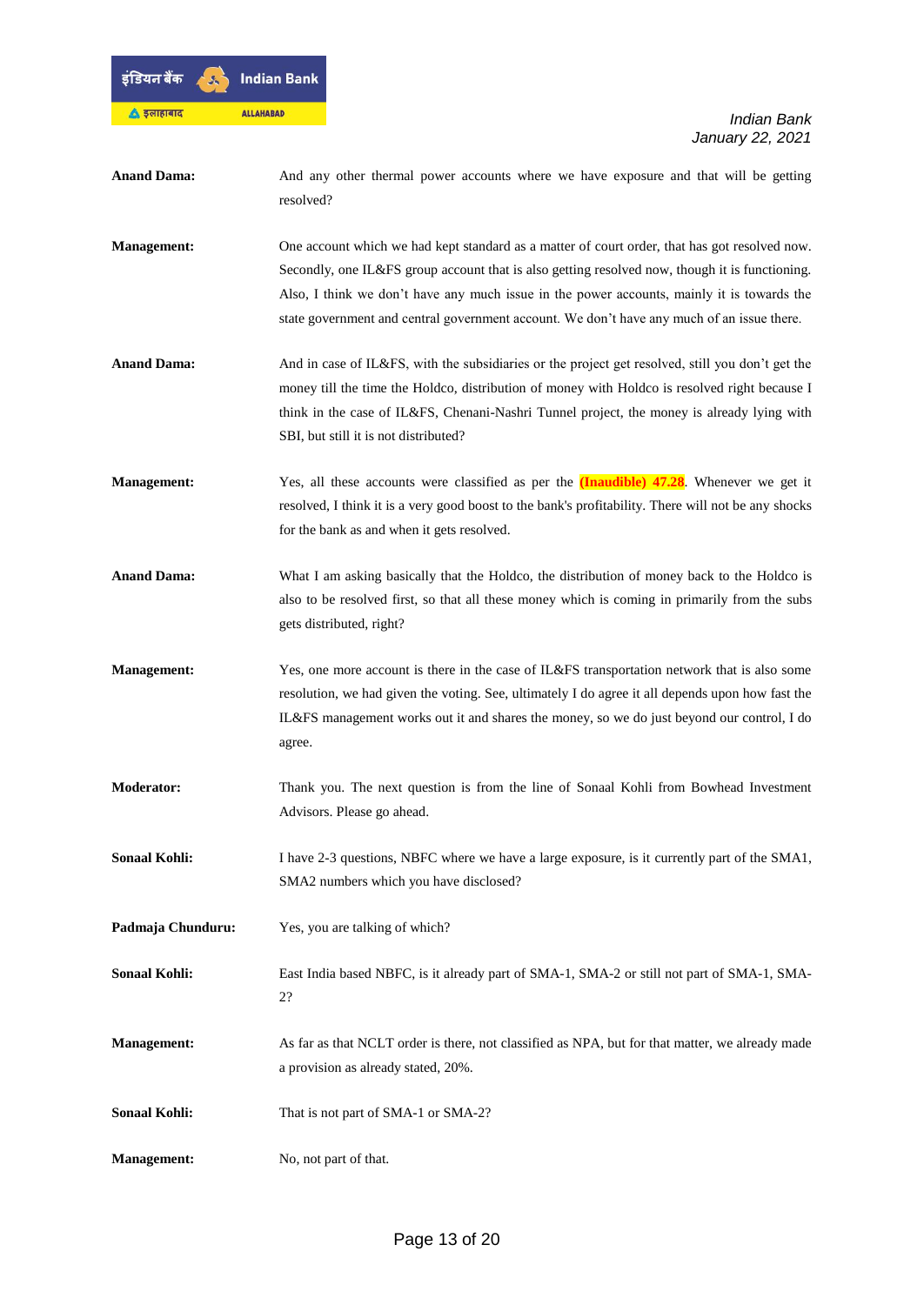

| <b>Sonaal Kohli:</b> | It is making its payment on time as of now?                                                                                                                                                                                                                                                                                                                                                                                                                                                                                                                                                                                                                                                                                                                                                                                                                                                                                                                                                                                                                                                                                                                                                                                                                                                                                                                                                                                                                                                                                                                                                                                  |
|----------------------|------------------------------------------------------------------------------------------------------------------------------------------------------------------------------------------------------------------------------------------------------------------------------------------------------------------------------------------------------------------------------------------------------------------------------------------------------------------------------------------------------------------------------------------------------------------------------------------------------------------------------------------------------------------------------------------------------------------------------------------------------------------------------------------------------------------------------------------------------------------------------------------------------------------------------------------------------------------------------------------------------------------------------------------------------------------------------------------------------------------------------------------------------------------------------------------------------------------------------------------------------------------------------------------------------------------------------------------------------------------------------------------------------------------------------------------------------------------------------------------------------------------------------------------------------------------------------------------------------------------------------|
| <b>Management:</b>   | No, not making payment because it is coming in the collection account, it is yet to be shared,<br>but as far as the IL&FS norms, ultimately what has happened is NCLT has given the order not<br>to classify it as NPA, so it is not referred as NPA and however, we had met the provision<br>norms.                                                                                                                                                                                                                                                                                                                                                                                                                                                                                                                                                                                                                                                                                                                                                                                                                                                                                                                                                                                                                                                                                                                                                                                                                                                                                                                         |
| <b>Sonaal Kohli:</b> | No, I am asking sir about SMA-1 and SMA-2, I am not talking about NPA. The number which<br>you have given to us of SMA-1, SMA-2, do they include the outstanding from the NBFC or is<br>it making the payment?                                                                                                                                                                                                                                                                                                                                                                                                                                                                                                                                                                                                                                                                                                                                                                                                                                                                                                                                                                                                                                                                                                                                                                                                                                                                                                                                                                                                               |
| <b>Management:</b>   | See that East, West NBFC which is talked just now, that is not included in SMA-1 and SMA-<br>2.                                                                                                                                                                                                                                                                                                                                                                                                                                                                                                                                                                                                                                                                                                                                                                                                                                                                                                                                                                                                                                                                                                                                                                                                                                                                                                                                                                                                                                                                                                                              |
| <b>Sonaal Kohli:</b> | And sir, what is the status of harmonization of accounts of Allahabad Bank with Indian Bank,<br>so let us say there is a common exposure which both the banks have, could there be any<br>accounts which are because of the past conservative nature of Indian Bank which are being<br>already accounted as NPA, but would not be accounted as NPA in Allahabad Bank, so to what<br>level of size of accounts have you been able to harmonize and when will the complete<br>harmonization of accounts with Allahabad Bank be over?                                                                                                                                                                                                                                                                                                                                                                                                                                                                                                                                                                                                                                                                                                                                                                                                                                                                                                                                                                                                                                                                                           |
| Padmaja Chunduru:    | Actually, the harmonization happened even before the amalgamation, before 1st April, because<br>when we did the due diligence on the accounts, the NPA classification or the note making or<br>what provision was made by each bank was taken into account in respect of all large exposures<br>and harmonized as of 1st April. So whatever additional provision, either Indian Bank had to<br>make, we made it as of 31st March. So that provision thing is now harmonized totally. There is<br>no gap there. On the harmonization of accounts, so there the accounts were with different<br>branches because of different banks, but now those group accounts and all also have been<br>shifted to the large corporate branches, whichever branch is handling it, either in Indian Bank<br>or Allahabad Bank, the accounts have been almost all shifted to have a single control and<br>single ownership and also we have put in place this vertical large corporate in Indian Bank last<br>year itself, so that is controlled directly from corporate center and we have carved out a<br>separate mid corporate vertical, so really the large exposures are getting focused attention out<br>of the large corporate vertical and the mid corporate vertical is being used to grow that book.<br>With all these things, I don't see any more gap in the large exposure norms or anything, I mean<br>even the board is very particular about this large exposure. So there is no real misalignment<br>anywhere on the large exposure book, it is all one book now and that norms, everything is<br>followed as per the RBI. |
| <b>Sonaal Kohli:</b> | Ma'am, I understand on the large book, you have done a fabulous job, what I was trying to<br>understand was like what is the cut off beyond so, what is the definition of mid corporate part<br>or below midcorporate part which is currently not harmonized, it is like 100 crores, or is it like                                                                                                                                                                                                                                                                                                                                                                                                                                                                                                                                                                                                                                                                                                                                                                                                                                                                                                                                                                                                                                                                                                                                                                                                                                                                                                                           |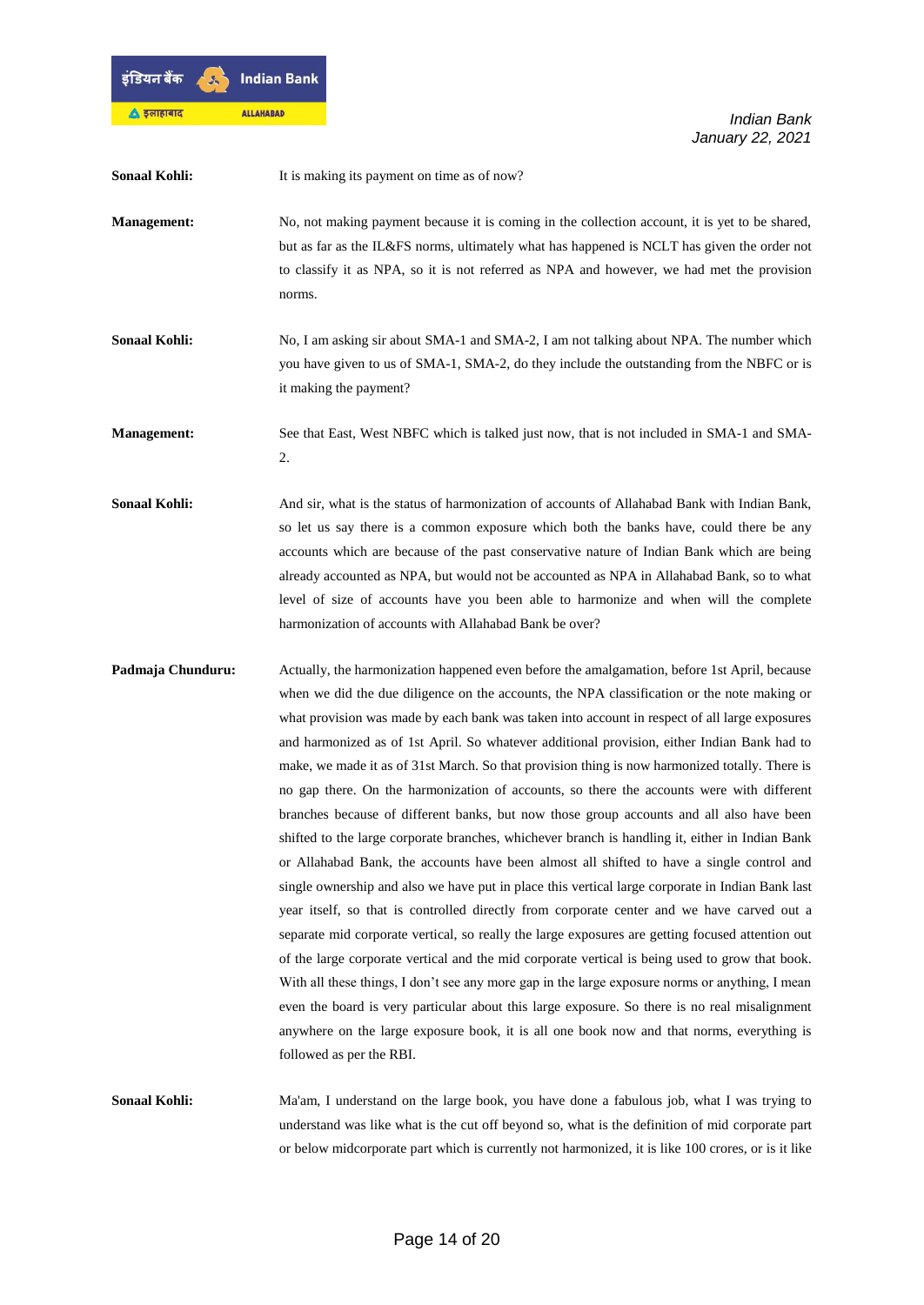20 crores number and when would even those accounts will be completely harmonized with Indian Bank?

- **Padmaja Chunduru:** Even the 5 crores account is both the banks have that has been harmonized. There is not much of an overlap in the smaller account because of the geographic lack of overlap. So if you are asking whether the same account is there with Indian Bank and Allahabad Bank even today, there is no such account across the verticals, across the amount, everything is harmonized.
- **Sonaal Kohli:** And ma'am, as far as the agriculture book of Allahabad Bank is concerned in the past it had very large NPLs, how much understanding we have currently of the agriculture book as such because Indian Bank always had fabulous, very low NPLs on the agriculture side and where do we stand and could there be a surprise or a shock on that side once books are completely integrated or you have already done all of that and you don't see much happening on the agriculture side?
- **Padmaja Chunduru:** No, what you have said is true. There was a concern because, given the geography in which Allahabad Bank was present, there were issues around KCC and the bank itself had addressed them in the last 1-1/2 years even before amalgamation they started declaring those NPAs and actually addressing those issues, but even after amalgamation we have focused on that even during the due diligence exercise if this was very clearly brought out and we know what the issue is and we have been addressing those issues. That is what I mentioned in the earlier question also that we have been continuing that office in Calcutta both for the recovery and also for the credit monitoring, so that whatever renewals are due, it is ensured that people do approach the farmers, get them and actually renew them or we settle an OTS, there is an online OTS scheme that is running or we declare them as NPAs. There is no fourth option there. So I think if you ask whether we know what the issue is, we know what the issue is, we are addressing those issues and surprises, we don't foresee. Yes, there would be a slippage again in January which we will take into account in March and we already have built in the necessary cushions to take it in our stride, it is not a big figure, may be 600 to 700 crores is what we expect to slip in January and this happens once in 6 months, given the way the agriculture advances are given. It is not that every month, agriculture slips. In Allahabad Bank, it was in July and January, so July we have already taken in our stride. Now January, we know the figures, almost daily we monitor and every field personal is on that job. So we see that traction happening in renewals, so wherever it is unviable or not possible, yes it will slip, and we will take it into the balance sheet in March quarter. I expect that this would be about 600 to 700 crores and with that we should be on stream.
- **Sonaal Kohli:** And ma'am, how is the integration of the SME book, do we have a complete handle now with the SME book of Allahabad Bank as well or that will take a while because of smaller account sizes?
- **Padmaja Chunduru:** No, as I mentioned we have a complete visibility, complete handle that is full control over all the SMEs. There is no Allahabad Banks, Indian Banks now, it is all being monitored almost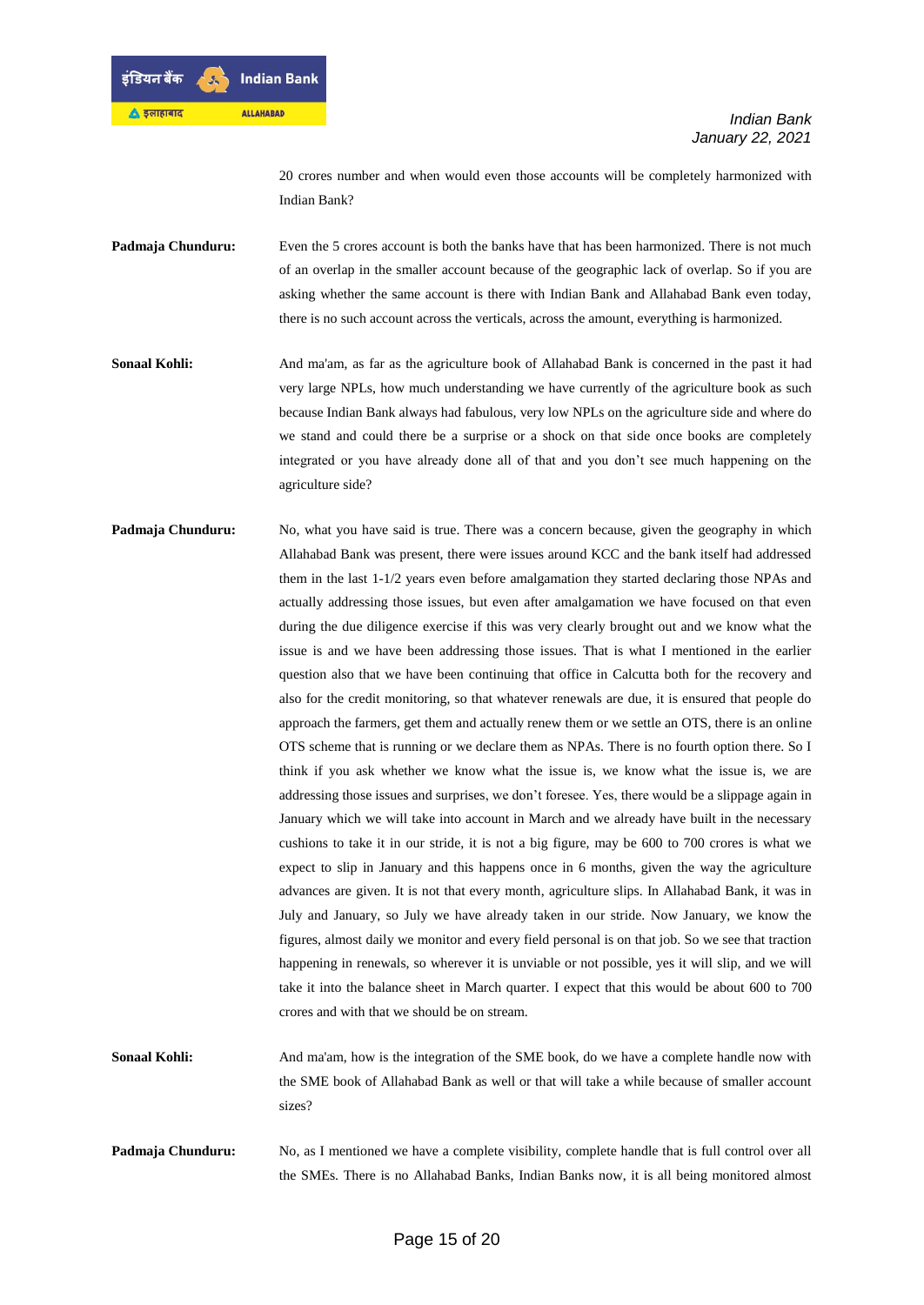

continuously by both the corporate center and we have two GMs for credit monitoring, one from Chennai, one from Calcutta and there are lot of monitoring happening through dash boards, through MIS, so on a daily basis, we see what is slightly to slip or there is right restructuring because in MSME there is GECLS was there, then restructuring was there, then there is a continuous monitoring that is happening, so we are on track. Yes, there is stress, but I think we are having a handle on that. There is clearly no opacity about the whole thing. We know what we are having and how to handle it.

- **Sonaal Kohli:** And ma'am, my last question on the educational institution side, do you expect any major slippages, or everything is under control or they have been restructured already?
- **Padmaja Chunduru:** Educational loans is a legacy issue in Indian Bank, I think that 4700 crores were there, some of them have been restructured earlier. So it is only monitoring and trying to recovery through all means, they sometimes have recovery agents also looking for these. Part of it is, I think about 15% of that is NPA, not the entire thing. So we will be focusing on that and eventually as it becomes difficult to recover we will make them, we will show them as NPAs or we will be bundling them and seeing whether there is any option of selling onto an ARC or any other recovery mechanism, but the portfolio is small now and we are focusing on that, so that we clean it up fully.
- **Moderator:** Thank you. The next question is from the line of Mahrukh Adajania from Elara Capital. Please go ahead.
- **Mahrukh Adajania:** Ma'am, I had 2-3 questions, firstly that just to reconfirm, this was discussed earlier, the retail accounts that we talked about is in the restructured book and it is in pro forma slippages or in notional slippages, so it is the same account, right, they are not different companies of the same group?
- Padmaja Chunduru: You are talking of corporate book or retail book?
- **Mahrukh Adajania:** Yes, corporate book, there is a retail account which is in the restructured and there is also retail account in the corporate book which is in notional slippages?
- **Padmaja Chunduru:** Yes, it is the same account.
- **Mahrukh Adajania:** Same account only, so once it gets restructured it will be upgraded?
- **Padmaja Chunduru:** Yes, it will come down from both the sides, yes, it is invoked, and it is under implementation.
- **Mahrukh Adajania:** But once it restructured if that gets upgraded, right?
- **Padmaja Chunduru:** Yes.
- **Management:** Yes, but today we are taking it as notional NPA.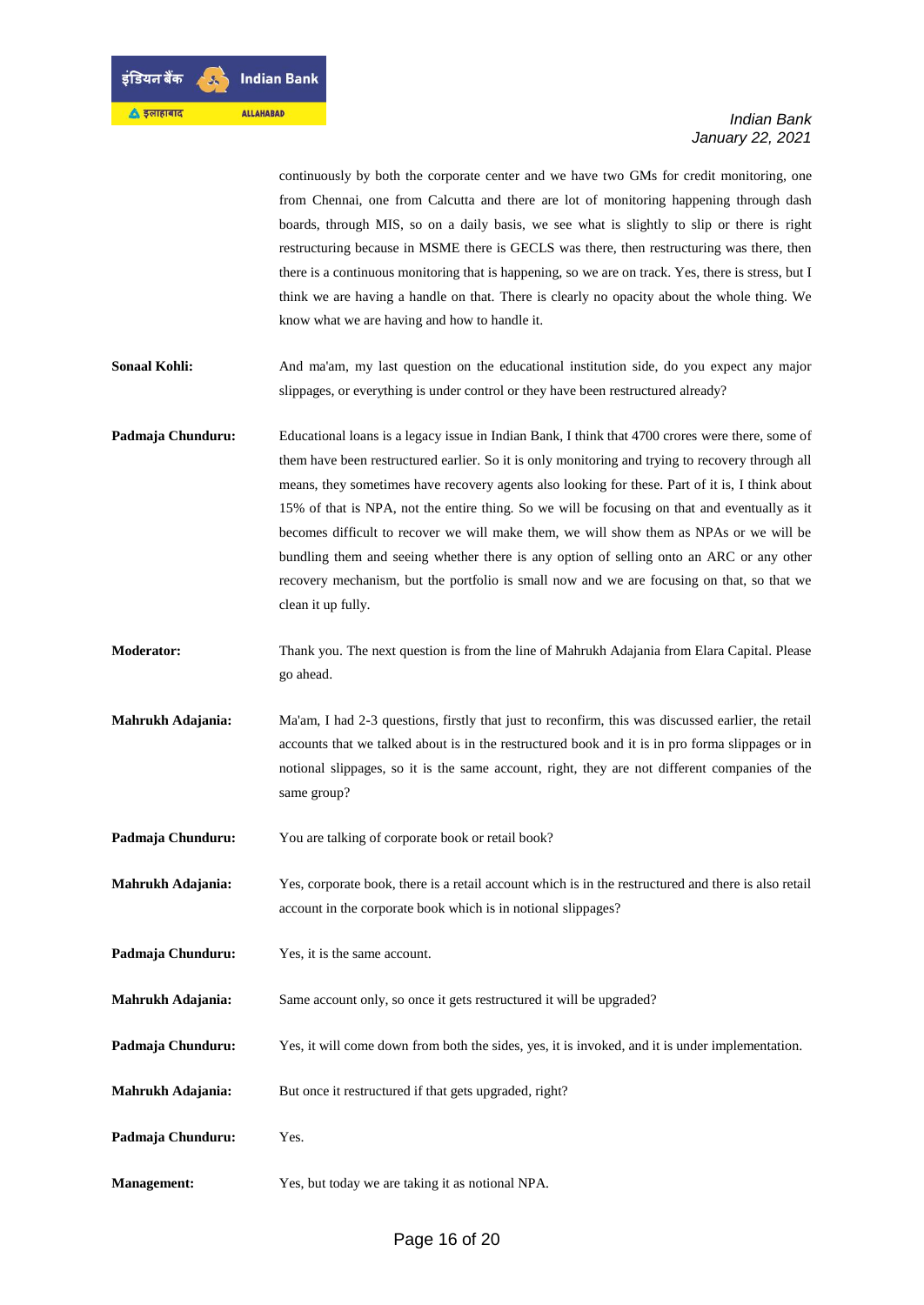

**Mahrukh Adajania:** And sorry, I did not completely catch the conversation you had with Mahesh on that 89-day part due in notional slippages, so?

- **Padmaja Chunduru:** I think he was asking whether, today there is only one stream of notional NPAs, there are not many accounts that are slipping, we are able to flag as NPAs, so I think what he was asking was if you recover from the notional NPAs are you showing it as recovery? We are not showing it. We can't show it as recovery, whatever is being recovered in notional NPAs is just coming down from the outstanding balance in notional NPAs. So that was the clarification given.
- **Management:** But in short, whatever the recoveries are shown as the NPA accounts did not include such recoveries in the case of notional NPAs. Only once we catch up an account as NPA, any recovery in its NPA account is only shown as recovery in NPA.
- **Mahrukh Adajania:** As industry related, there are too many talks about the bank holding company, bank privatization and again Bad bank, though now most of the corporate NPAs have been classified as such, but even so any comments you could offer on these three and how soon could any of these three be possible?
- **Padmaja Chunduru:** Our knowledge is as much as you asked. So we still await the announcement if any. I think bank holding company was on idea that was mooted earlier also, hopefully that will happen. The other one is the privatization, I think we are seeing lot of new items, we don't have any more information on that and Bad Bank, yes to the extent it allows the aggregation of the loans with so many desperate lenders, it may help, speed up the resolution, but that also we will have to see what will be the contours and if at all they really approve that proposal.
- **Mahrukh Adajania:** Whether Bad Bank is only for PSU Bank or it is for all banks?

**Padmaja Chunduru:** I think it will be for all, if at all it happens.

**Mahrukh Adajania:** And in terms of bank holding company, it will only strengthen the corporate governance, right, I mean is that the idea because?

- **Padmaja Chunduru:** It also gives an arm's length distance to the government, the capitalization and all, there would be a separate entity which would own the investments in the bank. So it is not a government direct investment, it will be through the holding company. Eventually, divesting will also become easier and as you mentioned corporate governance can be stronger.
- **Moderator:** Thank you. The next question is from the line of Anand Laddha from HDFC Mutual Fund. Please go ahead.

Anand Laddha: Ma'am, in the disclosure, you had indicated that one is 1 crore of interest which has been recognized in the P&L. This pertains to the notional account which has stripped in with NPA?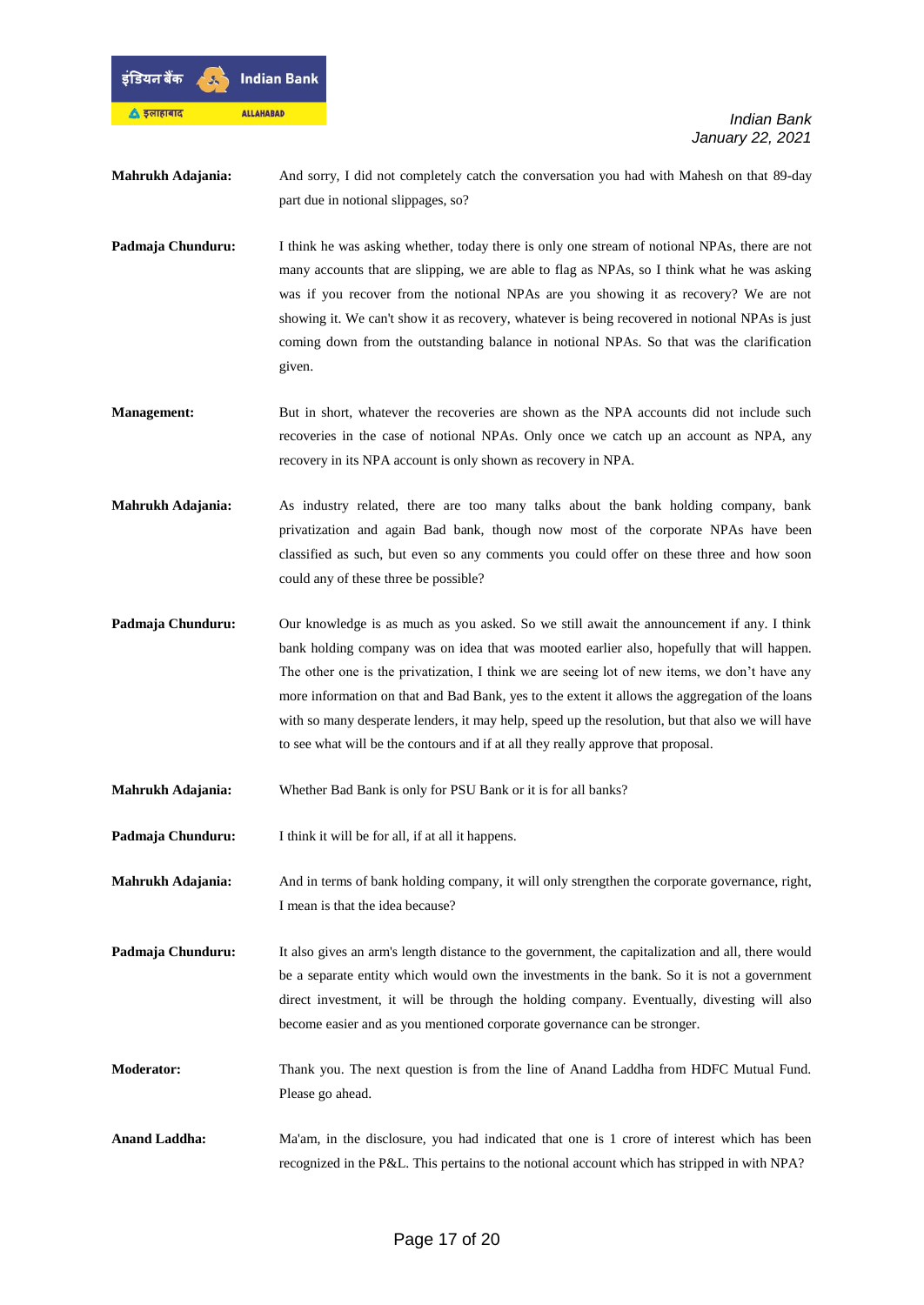

| Padmaja Chunduru:    | Yes.                                                                                                                                                                                                                                                                                                                                      |
|----------------------|-------------------------------------------------------------------------------------------------------------------------------------------------------------------------------------------------------------------------------------------------------------------------------------------------------------------------------------------|
| <b>Anand Laddha:</b> | So this interest pertains to 3-month period or is this more than 3-month period ma'am?                                                                                                                                                                                                                                                    |
| Padmaja Chunduru:    | That 400 crores of interest that we have provided for, it pertains to all the 9 months.                                                                                                                                                                                                                                                   |
| Management:          | Up to 31/12/2020.                                                                                                                                                                                                                                                                                                                         |
| <b>Anand Laddha:</b> | On the agriculture exposure, which are part of the SMA-book, you indicated that 600-700 odd<br>of that will slip into NPA in January, in that even you would be reversing the interest for 2<br>years on those exposures?                                                                                                                 |
| <b>Management:</b>   | See, whatever the interest is not recovered on the date of declaring it as NPA that will be<br>reversed. In some cases, reverses are made repayment for the second half year, we are not sure<br>about it the total quantum, but what are the amount as on the date of declaring it as NPA is<br>undercover that will had to be reversed. |
| <b>Anand Laddha:</b> | And in terms of the investment book, your outstanding equity receipt is Rs. 4000 odd crore, if<br>you can give any color on this like how much provision will have to make in $Q4$ on this book<br>and next year?                                                                                                                         |
| <b>Management:</b>   | I think 70 to 75% is already provided and secondly, we have taken a valuation also and as per<br>the valuation, we don't foresee any major provision that is required to be made.                                                                                                                                                         |
| <b>Anand Laddha:</b> | And by when do you expect that you will be able to realize this money from synchronization,<br>these SR assets?                                                                                                                                                                                                                           |
| <b>Management:</b>   | Account wise, follow-up is taking place with all the AFCs and review has been taken of all the<br>AFCs once in a month by the recovery team.                                                                                                                                                                                              |
| Padmaja Chunduru:    | So these are different pools and different timelines when that 8 years will end. So the recovery<br>is coming up because of the monitoring again I think there is a                                                                                                                                                                       |
| <b>Anand Laddha:</b> | Ma'am, any amount if you can negate like in Q4 we can get all in next year how much we<br>expect to                                                                                                                                                                                                                                       |
| Padmaja Chunduru:    | Another 500 to 600 crores we expect next year.                                                                                                                                                                                                                                                                                            |
| <b>Anand Laddha:</b> | And ma'am, on the employee cost side this quarter we have seen a $Q$ -o- $Q$ dip in employee cost<br>from Rs. 1750 crores to Rs. 1571 crores, if any one-off element in this quarter because of its<br>tail risk or was there any one-off item in Q2?                                                                                     |
| <b>Management:</b>   | In Q2, what has happened is since that MOU was signed with the unions, so they had agreed<br>for 15% whereas we are providing a 12%, so one-off cost was there in the $Q2$ , any which way                                                                                                                                                |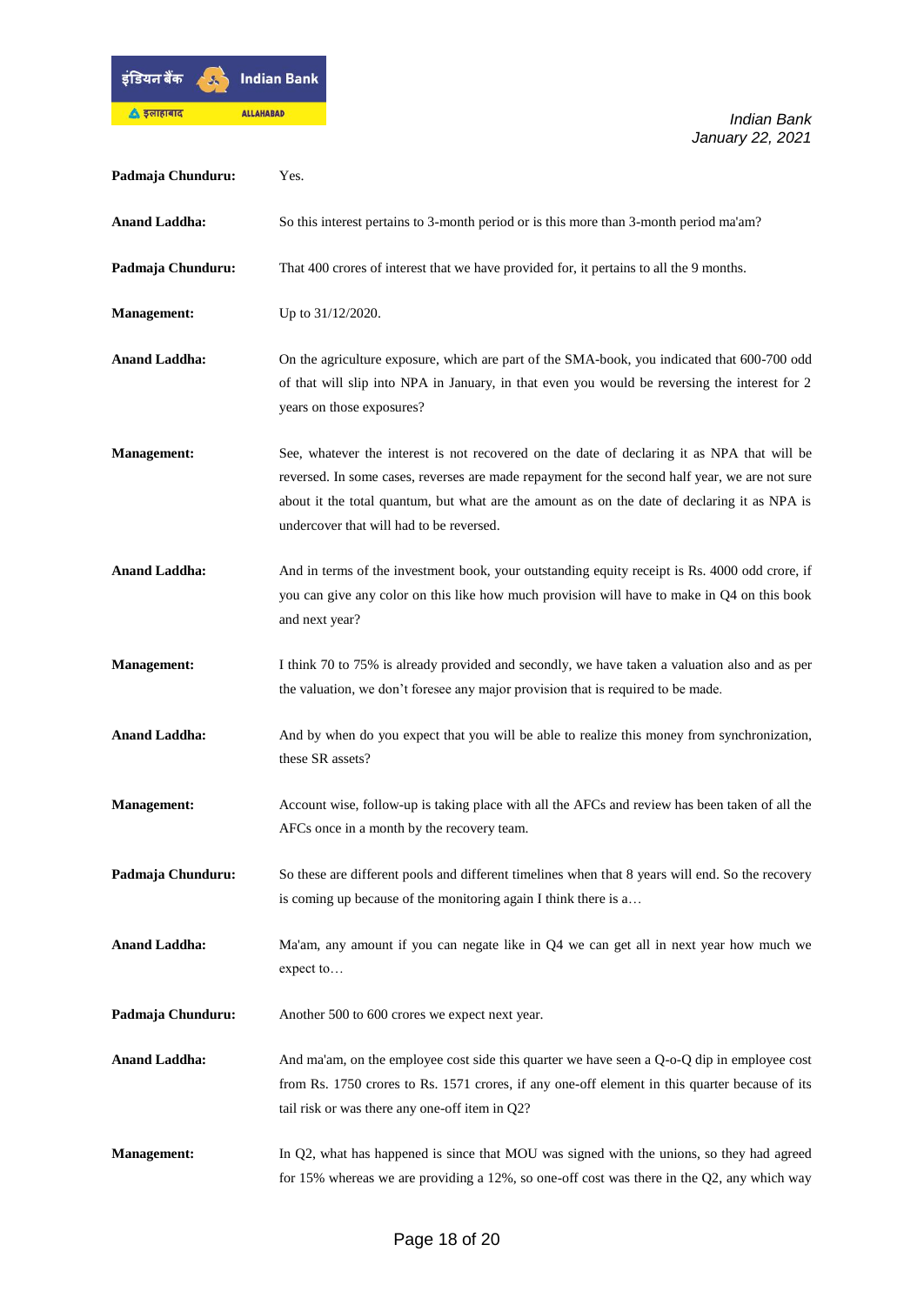

we have to make a provision, that was provided fully. So Q3, no additional provision is required to be made.

- Anand Laddha: How much was one-off provision in Q2?
- Padmaja Chunduru: So 250 crores were made in O2.
- **Anand Laddha:** Ma'am, would it be fair to assume now the employee costs run rate will remain at this level only, Rs. 1600 odd crores?
- **Management:** Less than that, around same thing.

**Moderator:** Thank you. The next question is from the line of Sunny Sehgal from Amigo Stock. Please go ahead.

- **Sunny Sehgal:** So, most of my questions have already been answered, I just have only one question, so on slide 20, you have given the rating distribution, so roughly you have around 43,600 crores on 19% of the book in BB and below rate team, so ma'am if you can give some color on these, I mean what are the primary sectors here and does this include the government account as well and how do you read the health or behavior of this book?
- **Padmaja Chunduru:** I think you can see the Slide #20, right where we have given as you mentioned BB and below 19%. So in the BB and below we have one of the corporate things which is NBFC. That is also BB or below, so the one of the major items there is that the Calcutta based NBFC we were discussing. So apart from that there is MSME portfolio, there is the small value, high volume loans, I think that way the BB and below also had some of MFIs which are rated BB, but they are all performing. As I mentioned one is the government account, one is NBFC, one is the retail that is under restructuring, so I think mostly these are government accounts again and some of the private sector which are about 1000 crores may be from the private accounts which are all again well performing. Normally, the hospitals or the hospitality segment or the LRDs, they don't get the investment grade or higher rating, but they are all well secured and well-run companies. So we don't see too much of a problem there except that there is an overlap in that NBFC and the retail account, these are also again reflecting in this BB and below.

**Moderator:** Thank you. The next question is from the line of Jai Mundra from Batlivala & Karani Securities. Please go ahead.

**Jai Mundra:** Ma'am, just two questions, first is, what is the blended collection efficiency though we have given the segment wise, but for the bank for third quarter or may be for the month of December, the blended number that would be helpful and second thing, ma'am, I think this was asked by other participants also, so just let us say, today is 22nd, hypothetically if tomorrow Supreme Court stay gets vacated, do you recognize people who have 90 days past due as on